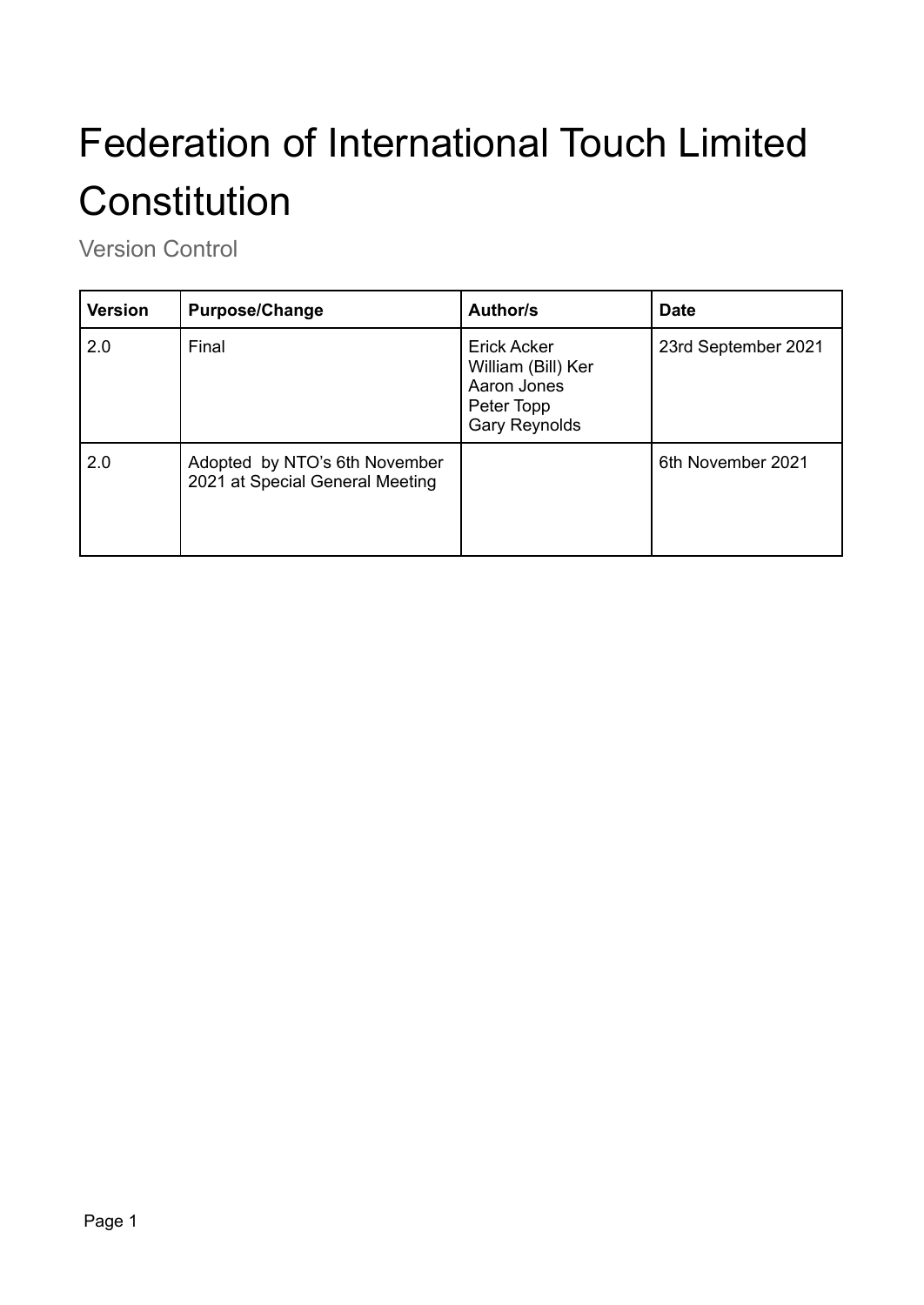## Table of Contents

| <b>Name of the Company</b>                                     | $\overline{7}$   |
|----------------------------------------------------------------|------------------|
| <b>Definitions and Interpretations</b>                         | $\overline{7}$   |
| Definitions                                                    | $\overline{7}$   |
| General                                                        | $\boldsymbol{9}$ |
| <b>Corporations Act</b>                                        | 10               |
| Headings                                                       | 10               |
| <b>Objects</b>                                                 | 10               |
| <b>Powers</b>                                                  | 10               |
| <b>Income and Property of Company</b>                          |                  |
| Sole Purpose                                                   | 11               |
| <b>Payments to Members</b>                                     | 11               |
| <b>Membership</b>                                              | 11               |
| <b>Categories of Members</b>                                   | 11               |
| <b>Full Member</b>                                             | 11               |
| <b>Observer Member</b>                                         | 12               |
| <b>Individual Member</b>                                       | 12               |
| Other Category of Member                                       | 12               |
| <b>Requirements of Members</b>                                 | 12               |
| <b>Requirements of Full Member</b>                             | 12               |
| <b>Requirements of Observer Member</b>                         | 12               |
| Requirements of Individual Member                              | 12               |
| Membership rights, privileges and obligations                  | 12               |
| Membership subscription fees                                   | 12               |
| <b>Membership Renewal</b>                                      | 13               |
| <b>Admission of Members</b>                                    | 13               |
| Schedule of Members as at Date of Incorporation of the Company | 13               |
| <b>Application for Membership</b>                              | 13               |
| <b>Application for Membership</b>                              | 13               |
| Discretion to accept or reject an application                  | 14               |
| <b>Members - General</b>                                       |                  |
| General                                                        | 14               |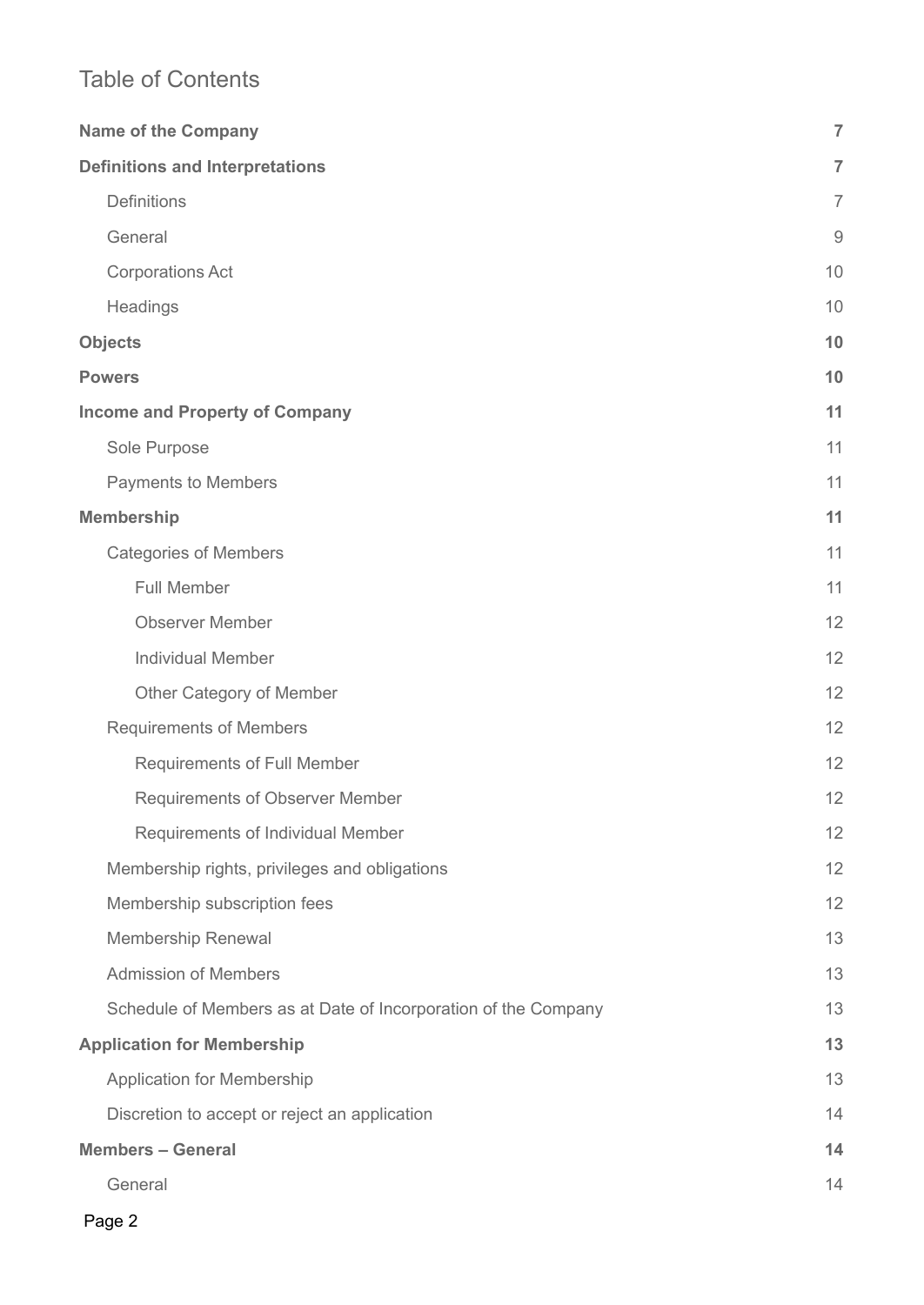| <b>Limited Liability</b>                                          | 14 |
|-------------------------------------------------------------------|----|
| <b>Cessation of Membership</b>                                    |    |
| Cessation                                                         | 14 |
| Resignation                                                       | 15 |
| <b>Discipline of Members</b>                                      | 15 |
| <b>Disciplinary Action</b>                                        | 15 |
| Good standing                                                     | 15 |
| <b>Member Protection Issues</b>                                   | 16 |
| <b>Fees and Subscriptions</b>                                     | 16 |
| Membership Fee                                                    | 16 |
| Non-Payment of Fees                                               | 16 |
| <b>General Meetings</b>                                           | 16 |
| <b>Annual General Meeting</b>                                     | 16 |
| Power to convene General Meeting                                  | 16 |
| Notice of a General Meeting                                       | 17 |
| No other business                                                 | 17 |
| Cancellation or postponement of General Meeting                   | 17 |
| Written notice of cancellation or postponement of General Meeting | 18 |
| Contents of notice postponing General Meeting                     | 18 |
| Number of clear days for postponement of General Meeting          | 18 |
| <b>Business at postponed General Meeting</b>                      | 18 |
| <b>Proxy Voting</b>                                               | 18 |
| Postal or Electronic voting                                       | 18 |
| <b>Proceedings at General Meeting</b>                             | 19 |
| Number for a quorum                                               | 19 |
| Requirement for a quorum                                          | 19 |
| Quorum and time                                                   | 19 |
| Adjourned meeting                                                 | 19 |
| Chairperson to preside over General Meetings                      | 19 |
| <b>Conduct of General Meetings</b>                                | 19 |
| <b>Adjournment of General Meeting</b>                             | 20 |
| Notice of adjourned meeting                                       | 20 |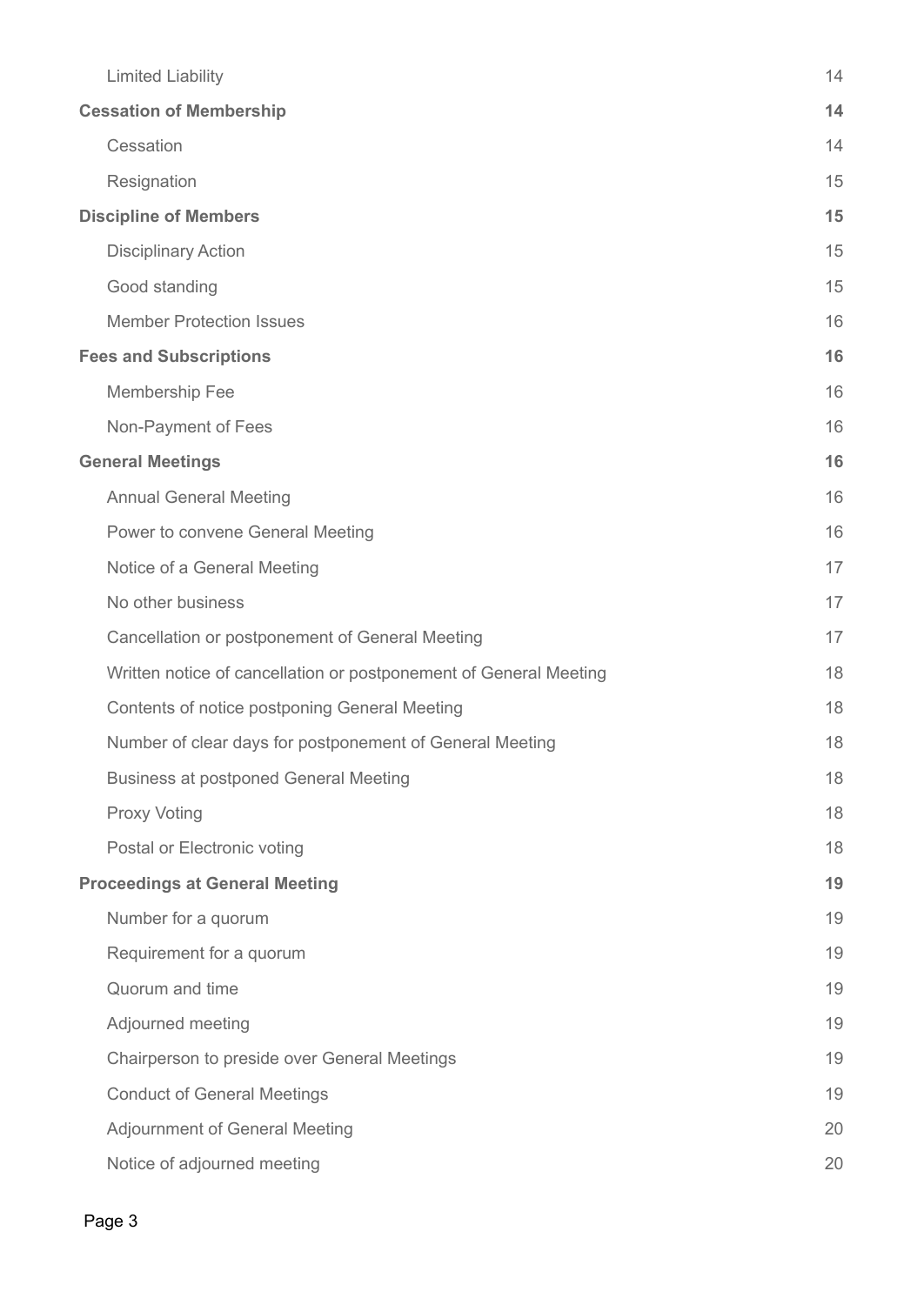| Questions decided by a majority               | 20 |
|-----------------------------------------------|----|
| No casting vote                               | 20 |
| <b>Declaration of results</b>                 | 20 |
| Poll                                          | 21 |
| Objection to voting qualification             | 21 |
| Chair to determine any poll dispute           | 21 |
| <b>Votes of Members</b>                       | 21 |
| <b>Board</b>                                  |    |
| Composition of the Board                      | 22 |
| Portfolios                                    | 22 |
| Eligibility                                   | 22 |
| <b>Elected Directors</b>                      | 22 |
| Casual Vacancy in ranks of Elected Directors  | 23 |
| <b>Appointed Directors</b>                    | 24 |
| Term of office of Elected Directors generally | 24 |
| <b>Remuneration of Directors</b>              | 24 |
| <b>Removal of Director</b>                    | 25 |
| Vacation of office                            | 25 |
| <b>Alternate Director</b>                     | 25 |
| <b>Powers and Duties of board</b>             | 26 |
| Board to manage the Company                   | 26 |
| Specific powers of Board                      | 26 |
| Time                                          | 26 |
| Appointment of attorney                       | 26 |
| Provisions in power of attorney               | 26 |
| Delegation of powers                          | 26 |
| Code of Behaviour                             | 27 |
| <b>Proceedings of Board</b>                   | 27 |
| <b>Board meetings</b>                         | 27 |
| Questions decided by a majority               | 27 |
| Casting vote                                  | 27 |
| Quorum                                        | 27 |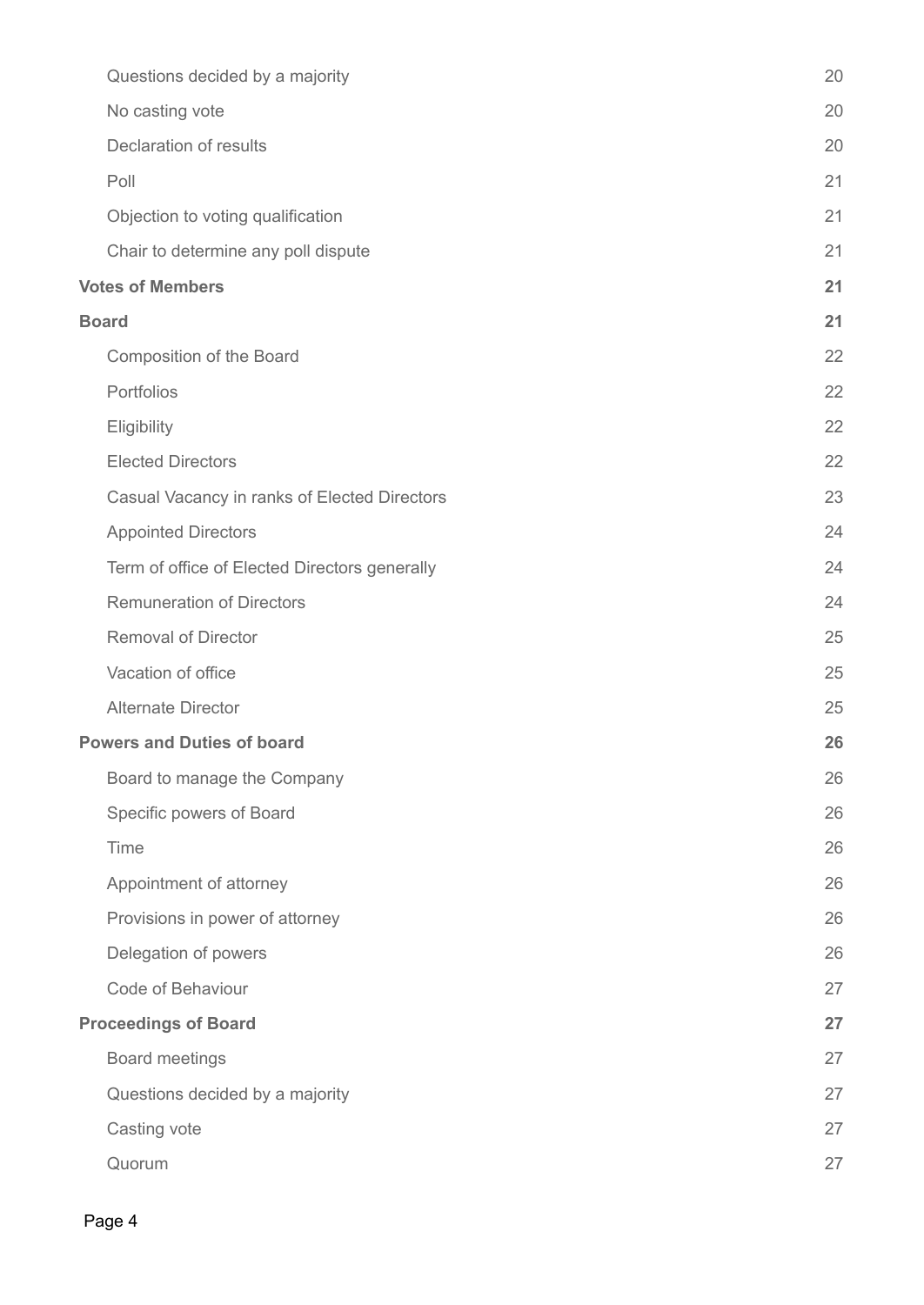| Effect of vacancy                                   | 27 |
|-----------------------------------------------------|----|
| Convening meetings                                  | 28 |
| Chairperson                                         | 28 |
| <b>Circulating resolutions</b>                      | 28 |
| Validity of acts of Board                           | 28 |
| <b>Directors' Interests</b>                         | 29 |
| <b>Minutes</b>                                      | 29 |
| <b>Telecommunication Meetings of the Company</b>    |    |
| <b>Telecommunication Meeting</b>                    | 29 |
| <b>Conduct of Telecommunication Meeting</b>         | 29 |
| <b>Company Secretary</b>                            | 30 |
| Appointment of Company Secretary                    | 30 |
| Suspension and removal of Company Secretary         | 30 |
| Powers, duties and authorities of Company Secretary | 30 |
| <b>Committees</b>                                   |    |
| Board may delegate functions                        | 30 |
| Powers delegated to Committees                      | 30 |
| Committee meetings                                  | 30 |
| <b>Revocation of Delegation</b>                     | 31 |
| <b>Regulations</b>                                  | 31 |
| <b>Board to Formulate Regulations</b>               | 31 |
| <b>Regulations Binding</b>                          | 31 |
| Notices Binding on Members                          | 31 |
| <b>Inspection of Records</b>                        | 31 |
| Right of the Members to Inspect Records             | 31 |
| <b>Accounts</b>                                     | 31 |
| <b>Accounting Records</b>                           | 31 |
| Auditor                                             | 31 |
| <b>Service of Documents</b>                         |    |
| Document includes notice                            | 32 |
| Methods of service on a Member                      | 32 |
| Methods of service on the Company                   | 32 |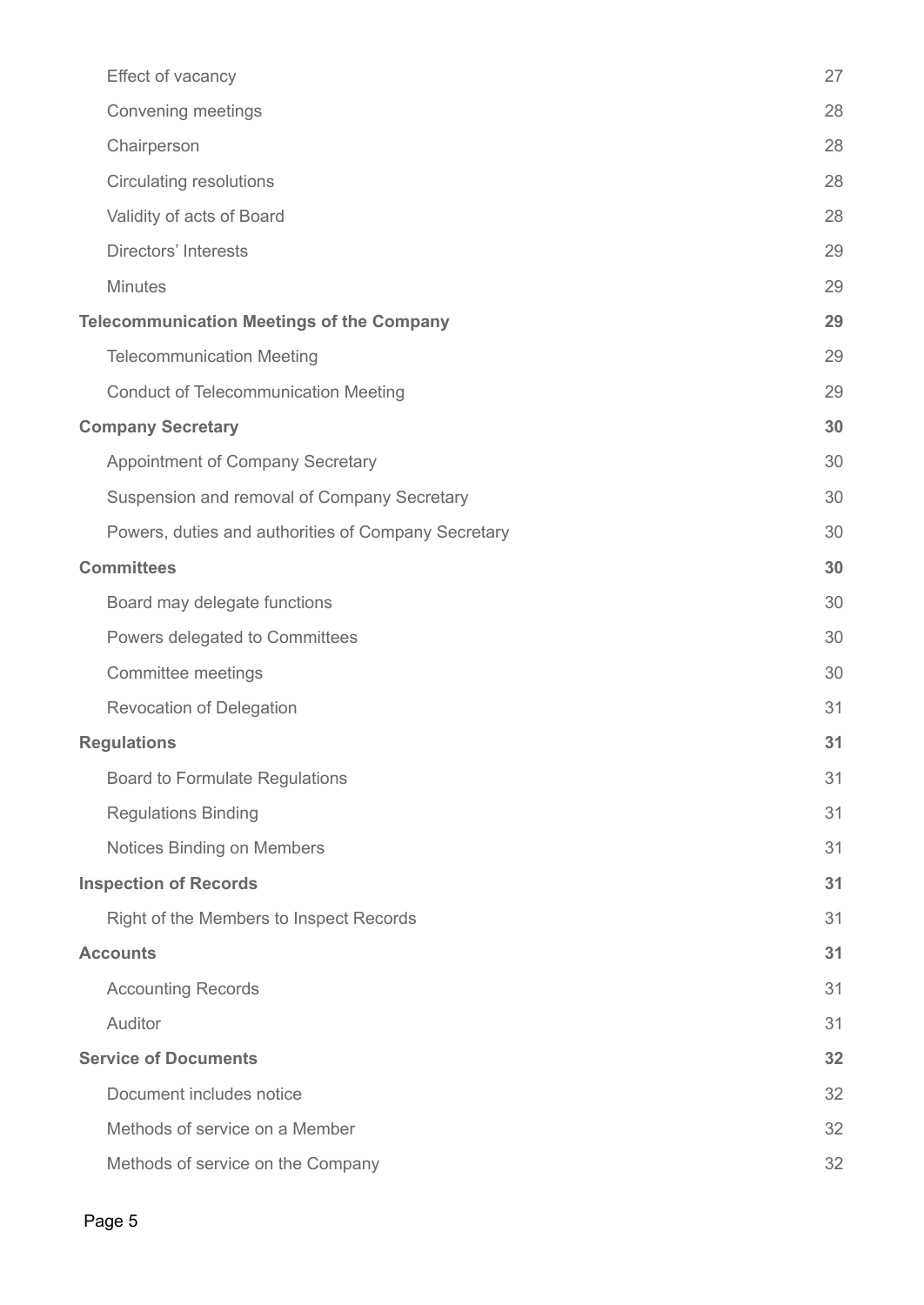|                   | Post                                   | 32 |
|-------------------|----------------------------------------|----|
|                   | Electronic mail transmission           | 32 |
| <b>Indemnity</b>  |                                        | 32 |
|                   | Indemnity of officers                  | 33 |
|                   | Insurance                              | 33 |
|                   | Deed                                   | 33 |
| <b>Winding Up</b> |                                        | 34 |
|                   | Contributions of Members on winding up | 34 |
|                   | Excess property on winding up          | 34 |
|                   | <b>Dispute resolution</b>              |    |
|                   | Court of Arbitration for Sport (CAS)   | 34 |
|                   | <b>Decisions</b>                       | 34 |
|                   | <b>Amendment of Constitution</b>       |    |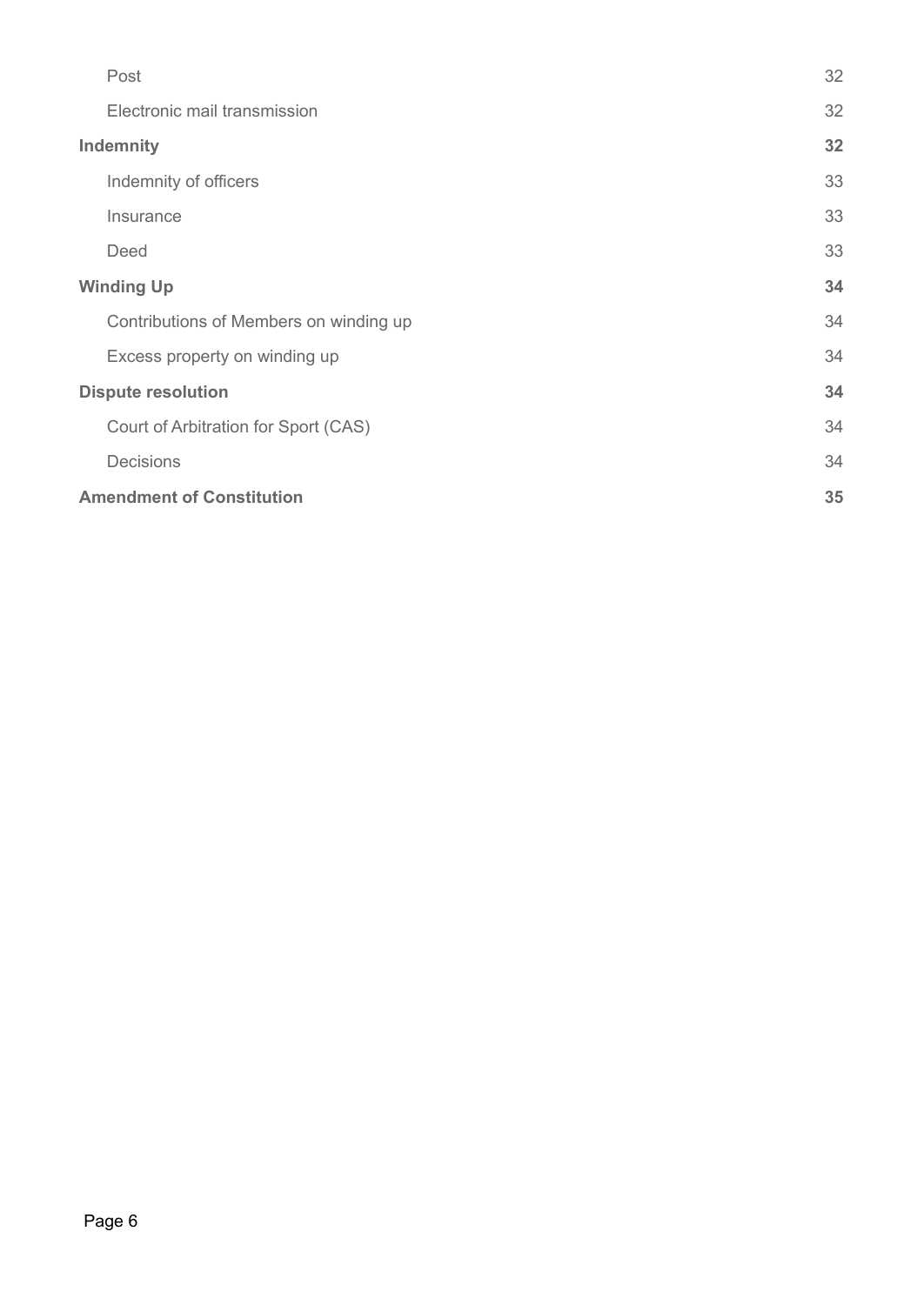<span id="page-6-1"></span><span id="page-6-0"></span>The name of the Company is the **Federation of International Touch Limited (FIT)**

## 2. Definitions and Interpretations

#### <span id="page-6-2"></span>2.1. Definitions

In this Constitution, unless the context requires otherwise:

**Annual General Meeting** (AGM) means the Annual General Meeting of the Company required to be held by the Company in each calendar year under section 250N(2) of the Corporations Act.

**Appointed Director** means a Director appointed under **clause 15**.

**Arrears** means monies owing to FIT, including members annual subscription which has not been received according to the prescribed time as determined by the Board.

**Board** means the body consisting of the Directors under **clause 15**.

**Committee** means a committee established by the Board under **clause 20**.

**Company** means the company to which this Constitution relates.

**Company Secretary** or **Secretary** means a person appointed as a company secretary of the Company by the Board under **clause 19**.

**Constitution** means this Constitution as amended from time to time, and a reference to a particular clause is a reference to a clause of this Constitution.

**Corporations Act** means the *Corporations Act 2001* (Commonwealth of Australia) as modified and amended from time to time and includes any regulations made under that Act and any exemption or modification to that Act applying to the Company.

**Country** means an independent state recognised by the international community.

**Delegate** means the person(s) appointed from time to time to act for and on behalf of a member and represent that Member at General Meetings.

**Disqualifying Position** means to hold a position at the National Board level or be an employee of a Member or FIT which disqualifies the individual from being eligible to hold a Director position.

**Director** means a director of the Company and includes Elected Directors and Appointed Directors.

**Elected Director** means a Director elected under **clause 15**.

**Federation of International Touch Limited** means the International Federation responsible for Touch in all its forms.

**Financial year** means year starting 1 January and ending 31 December of each year.

**General Meeting** means a general meeting of Members and includes the Annual General Meeting.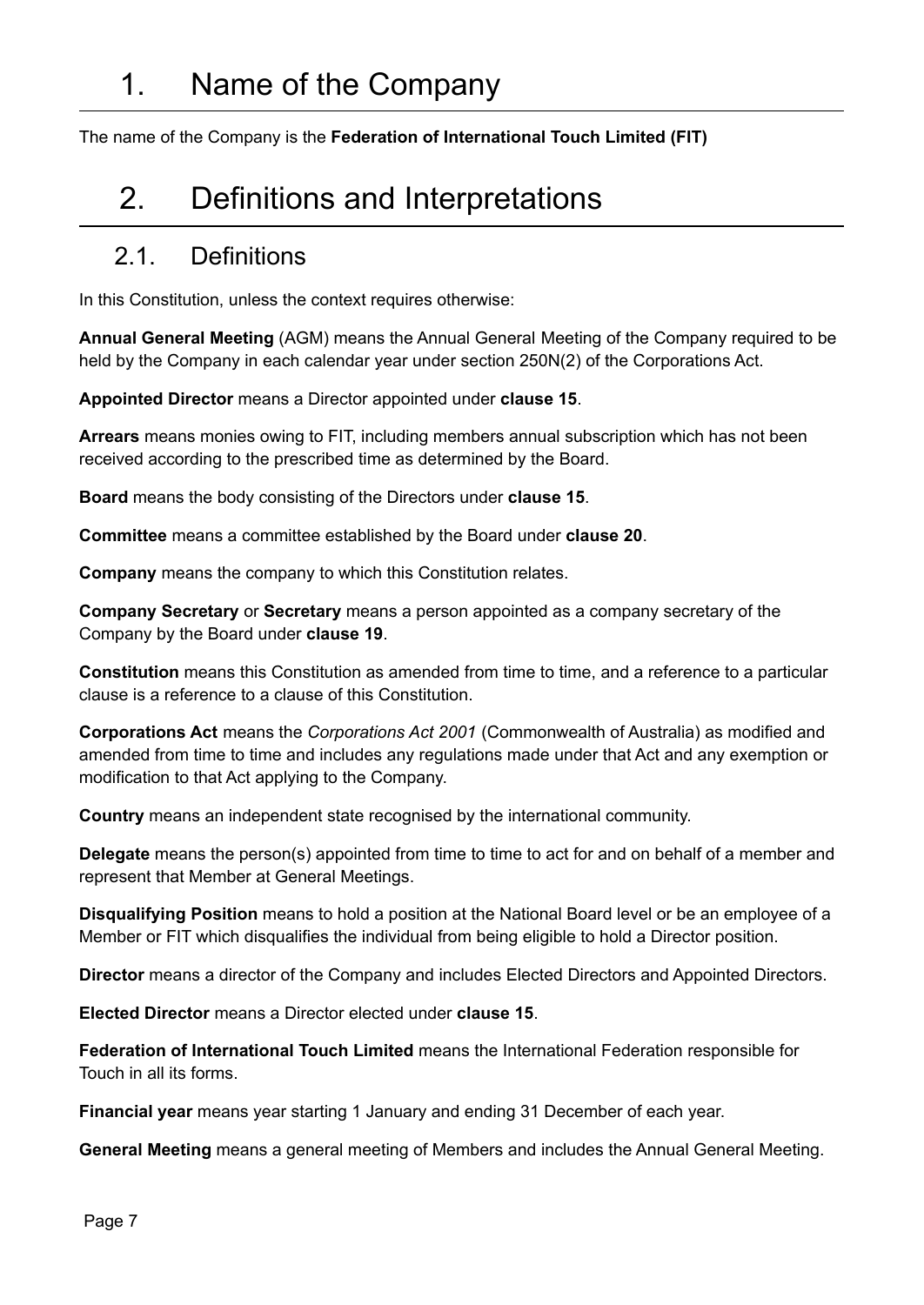**Individual Member** means a natural person admitted to the Company as an Individual Member under **clause 6.1.3** and a registered or licensed financial member of the Company and includes Participants.

**Intellectual Property** means all rights subsisting in copyright, business names, names, trademarks (or signs), logos, designs, equipment including computer software, images (including photographs, videos or films) or service marks relating to the Company, or developed, conducted, promoted or administered by the Company.

**Member** means a member of the Company for the time being under clause 6.

**National Touch Organisation** or **NTO** means the entity responsible for organising and supervising Touch in all of its forms in its Country.

**Objects** mean the objects of the Company in **clause 3**.

**Official Position** means, in connection with anybody corporate or organisation, a person who:

- a. holds a position, whether elected or appointed, director or equivalent of that body corporate or organisation; or
- b. has, directly or indirectly, material ownership or financial interest in that body corporate or organisation.

**Ordinary Resolution** means a resolution passed at a meeting of Members by a simple majority

**Participant** means a person who participates, including as a registered volunteer, official, coach, player or referee, in any Touch activity organised, controlled or sanctioned by FIT or an NTO.

**Regional Federation of Touch** means an entity formed by FIT Members within its region to manage the operations of that region linked to the development of Touch and subject to the FIT Constitution and an agreement signed between the Regional Federation and FIT

**Region** means a geographical area that has common natural or artificial features (language, government, religion, borders, culture).

**Register** means the register of Members and associated database kept as required by the Act.

**Regulations** mean any Regulations made by the Board under **clause 21**.

**Special Resolution** means a resolution that must be passed by a majority of at least 75% of votes exercisable by Members entitled to vote at the relevant General Meeting per this Constitution and the Corporations Act.

**Telecommunications Meeting** means a General Meeting or Board meeting held by telephone, video, or any other technology (or any combination of these technologies), allowing participants to communicate with other participants.

**Touch**, **Touch Rugby** or **Touch Football** means the sport or game played in all its forms under the rules determined or adopted from time to time by FIT and referred to in this document as "Touch".

**Voting Member** means, in relation to a General Meeting, those Members present and entitled to vote through their Delegate.

**World Cup** means the global competition conducted by FIT and played between representative teams of the Members.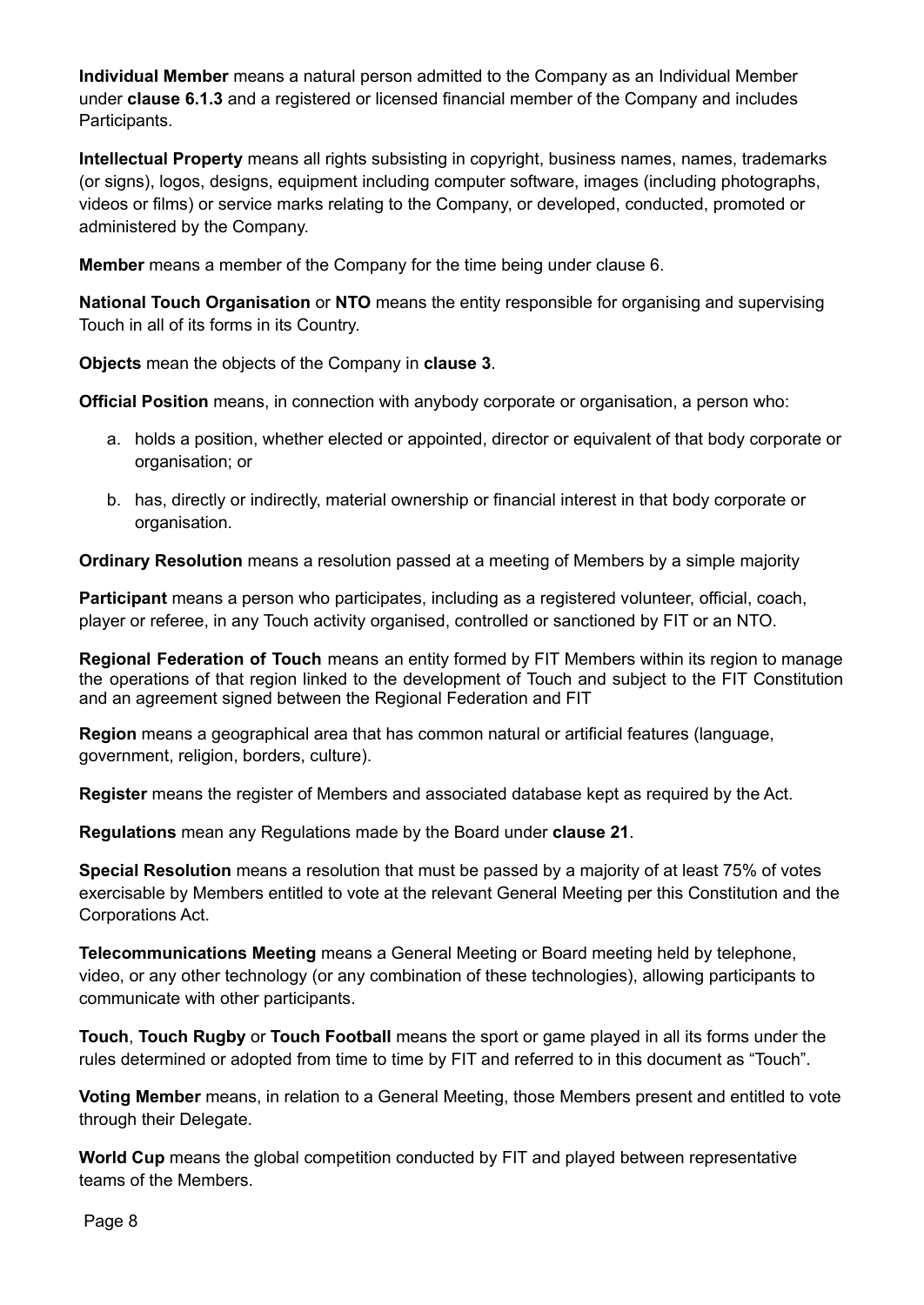## <span id="page-8-0"></span>2.2. General

- a. In this Constitution
	- i. expressions referring to "writing" shall unless the contrary intention appears, be construed as including references to printing, lithography, photography and other modes of representing or reproducing words in a visible form, including messages sent electronically;
	- ii. a reference to a function includes a reference to a power, authority and duty;
	- iii. a reference to the exercise of a function includes, where the function is a power, authority or duty, a reference to the exercise of the power or authority of the performance of the duty;
	- iv. a reference to a Member present at a General Meeting means the Member present in person or by proxy or delegate;
	- v. a reference to a document or instrument includes any amendments made to it from time to time and, unless the contrary intention appears, includes a replacement;
	- vi. words importing any gender include all other genders;
	- vii. the word person includes a firm, a body corporate, a partnership, a joint venture, an unincorporated body or association or an authority;
	- viii. a reference to an organisation includes a reference to its successors;
	- ix. words importing the singular include the plural and vice versa;
	- x. a reference to a law includes regulations and instruments made under it;
	- xi. a reference to a law or a provision of a law includes amendments, re-enactments or replacements of that law or the provision, whether by a State or the Commonwealth or otherwise;
	- xii. the words include, includes, including and for example are not to be interpreted as words of limitation;
	- xiii. where, by a provision of this Constitution, a document including a notice is required to be signed, that requirement may be satisfied in relation to electronic communication of the document in any manner permitted by law or by any State or Commonwealth law relating to electronic transmissions or in any other manner approved by the Board; and
- b. If any provision of this Constitution or any phrase contained in it is invalid or unenforceable, the phrase or provision is to be read down if possible, so as to be valid and unenforceable, and otherwise shall be severed to the extent of the invalidity or unenforceability, without affecting the remaining provisions of this Constitution.
- c. The specification of the Objects in **clause 3** are not in any particular order and are not to be construed so as to lead to the construction that any object is more important than any other object nor than any object which is specified in detail is more important than any object which has not been specified in detail, and no particular object will be limited by reference to any other and the rule of construction known as ejusdem generis rule shall not apply.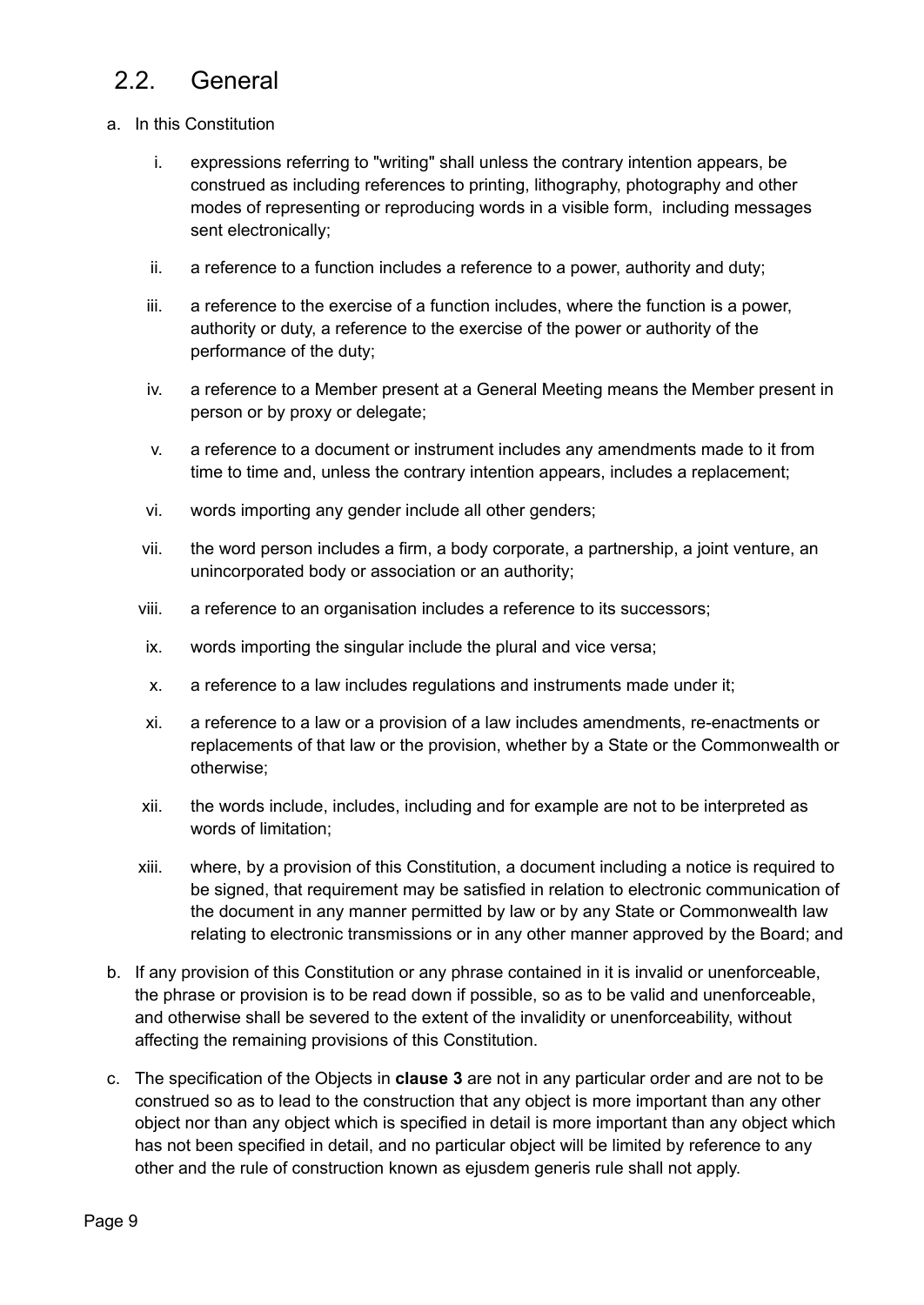## <span id="page-9-0"></span>2.3. Corporations Act

- a. In this Constitution, unless the context requires otherwise, an expression has, in a provision of this Constitution that deals with a matter dealt with by a particular provision of the Corporations Act, the same meaning as in that provision of the Corporations Act.
- b. The provisions of the Corporations Act that apply as replaceable rules are displaced by this Constitution and accordingly do not apply to the Company.

### <span id="page-9-1"></span>2.4. Headings

<span id="page-9-2"></span>Headings are inserted for convenience and do not affect the interpretation of this Constitution.

## 3. Objects

The objects for which FIT is established and maintained are to:

- a. Promote, foster, improve, extend and govern Touch through coordinating, encouraging, assisting and supporting members of FIT.
- b. Regulate, promote, organise and conduct Touch competitions at an international level.
- c. Establish and secure uniformity in rules and standards for the management and control of Touch, Touch competitions and related activities, including but not limited to playing rules and minimum coaching and referee standards.
- d. Act as an arbitrator and appeal body for members and participants of Touch throughout the world, including disciplinary matters.
- e. Seek to prevent within Touch discrimination of any kind against a country or against a private person or groups of people including on account of age, gender, marital status, maternity status, disability, race (including colour, nationality, ethnic or national origin), religion or belief, sex or sexual orientation or any other reason.
- f. Preserve Touch's integrity, including by adopting rules implementing the World Anti-Doping Code and other appropriate codes of conduct and regulations, and ensuring that such rules, codes and regulations are enforced at all Touch events sanctioned by the Company.
- g. Represent the interests of its Members and Touch generally in any appropriate forum, including affiliation to international sporting organisations, government, commercial and public recognition of FIT as the authority on and for Touch throughout the world.

## <span id="page-9-3"></span>4. Powers

Solely for furthering the Objects under **clause 3**, the Company has the legal capacity and powers of a company limited by guarantee as set out under section 124 of the Corporations Act.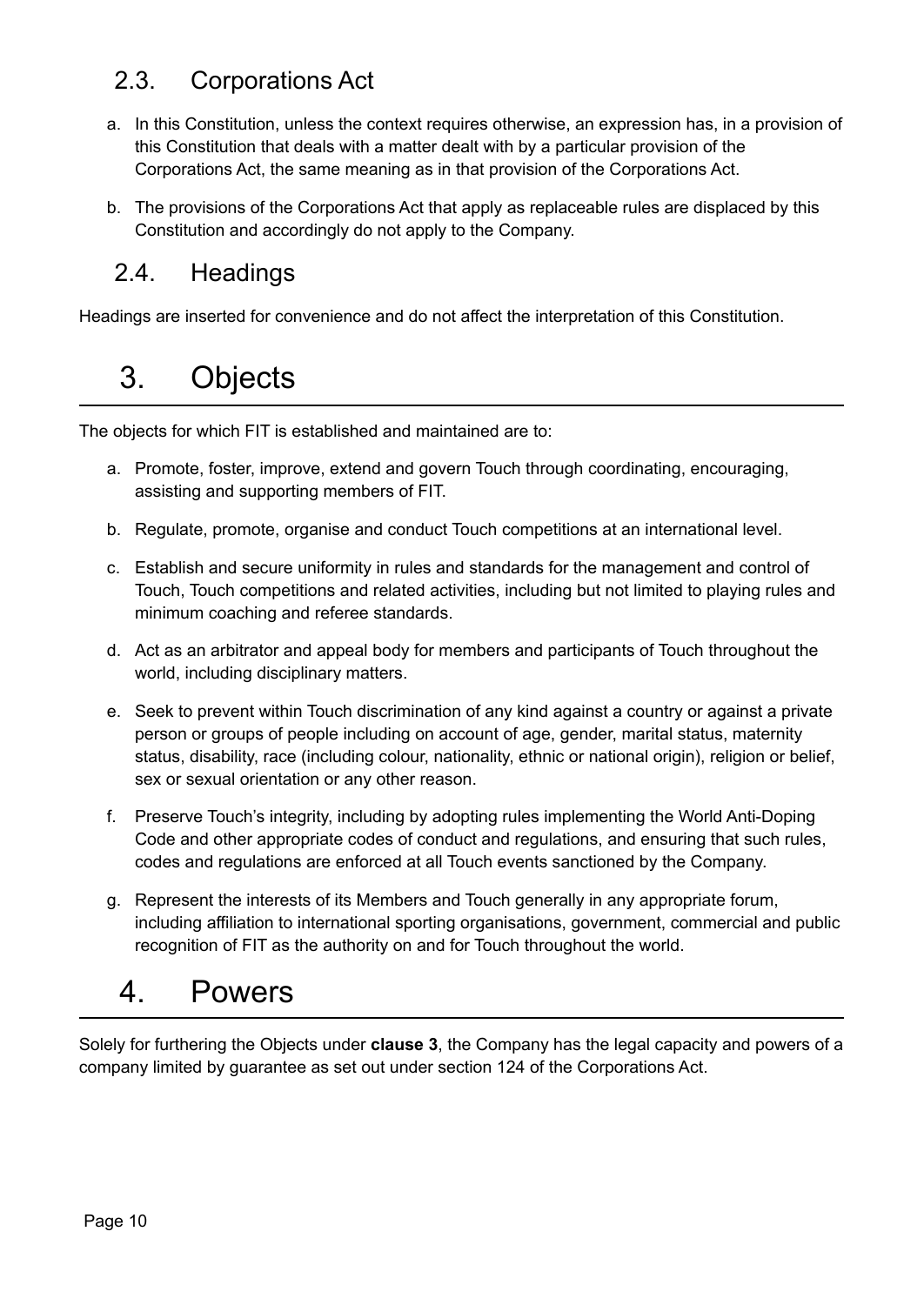## <span id="page-10-0"></span>5. Income and Property of Company

#### <span id="page-10-1"></span>5.1. Sole Purpose

The income and property of the Company will only be applied towards the promotion of the Objects under **clause 3**.

## <span id="page-10-2"></span>5.2. Payments to Members

No income or property will be paid or transferred directly or indirectly to any Member except for payments to a Member:

- a. in return for any services rendered or goods supplied in the ordinary and usual course of business to the Company; or
- b. of interest at a rate not exceeding current bank overdraft rates of interest for money lent; or
- c. of reasonable rent for premises let to the Company by them.

## <span id="page-10-3"></span>6. Membership

### <span id="page-10-4"></span>6.1. Categories of Members

Members of the Company shall fall into one of the following categories:

- a. Full Member;
- b. Observer Member;
- c. Individual Member; or
- d. Other Categories of Members.

#### <span id="page-10-5"></span>6.1.1. Full Member

- a. This category is only available to NTOs.
- b. Full Member shall be represented by their Delegate who shall have the right to be present, debate and vote at General Meetings in accordance with the following:
	- i. One (1) vote;
	- ii. One (1) additional vote for each team competed in the most recent Youth and World Cup series. A series is defined as the Youth, Open and Age groups World Cups generally occurring over an approximate four (4) year period.
	- iii. If by any set of circumstances either the Youth Touch World Cup or Touch World Cup event was not staged in the preceding four (4) years, votes will be allocated on the last completed Touch World Cup.
- c. Full Members must continue to meet the membership requirements as set down in the regulations.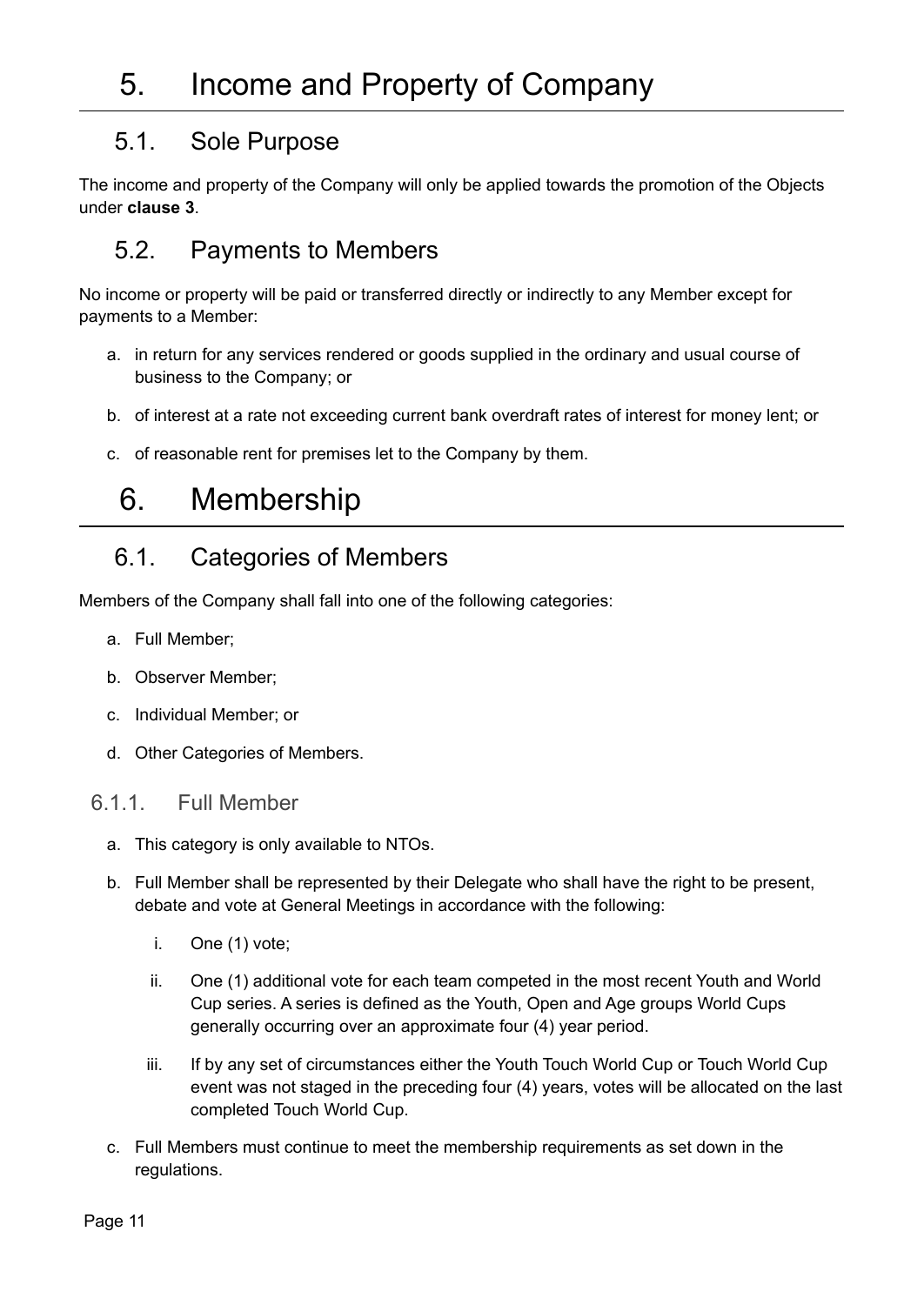#### <span id="page-11-0"></span>6.1.2. Observer Member

- a. This category is only available to NTOs.
- b. Observer Members shall be represented by their Delegate who shall have the right to be present and debate at General Meetings but shall have no voting rights.
- c. Observer Members must continue to meet the membership requirements as set down in the regulations.

#### <span id="page-11-1"></span>6.1.3. Individual Member

- a. This category is awarded to a natural person who is:
	- i. A registered, financial, individual Member or an ordinary Member or a Life Member or a patron of a Touch organisation or club affiliated with a Member; or
	- ii. An elected, appointed, or registered official of FIT recognised as an Individual Member
- b. Individual Members shall have no right to receive notice of, attend, or vote at General Meetings.

#### <span id="page-11-2"></span>6.1.4. Other Category of Member

a. Such other categories of Member (with no voting rights) as may be created by the Board and so long as the effect of this is not to create new voting rights, to alter the rights, privileges or obligations of an existing category of Members.

#### <span id="page-11-3"></span>6.2. Requirements of Members

<span id="page-11-4"></span>6.2.1. Requirements of Full Member

Requirements of Full Members are determined by the Board and recorded in the regulations.

<span id="page-11-5"></span>6.2.2. Requirements of Observer Member

Requirements of Observer Members are determined by the Board and recorded in the regulations.

<span id="page-11-6"></span>6.2.3. Requirements of Individual Member

Requirements of Individual Members are determined by the Board and recorded in the regulations.

#### <span id="page-11-7"></span>6.3. Membership rights, privileges and obligations

The rights, privileges, and obligations for each category of membership will be as determined and prescribed in this Constitution and Regulations of FIT from time to time.

#### <span id="page-11-8"></span>6.4. Membership subscription fees

Member subscription fees are determined by the Board.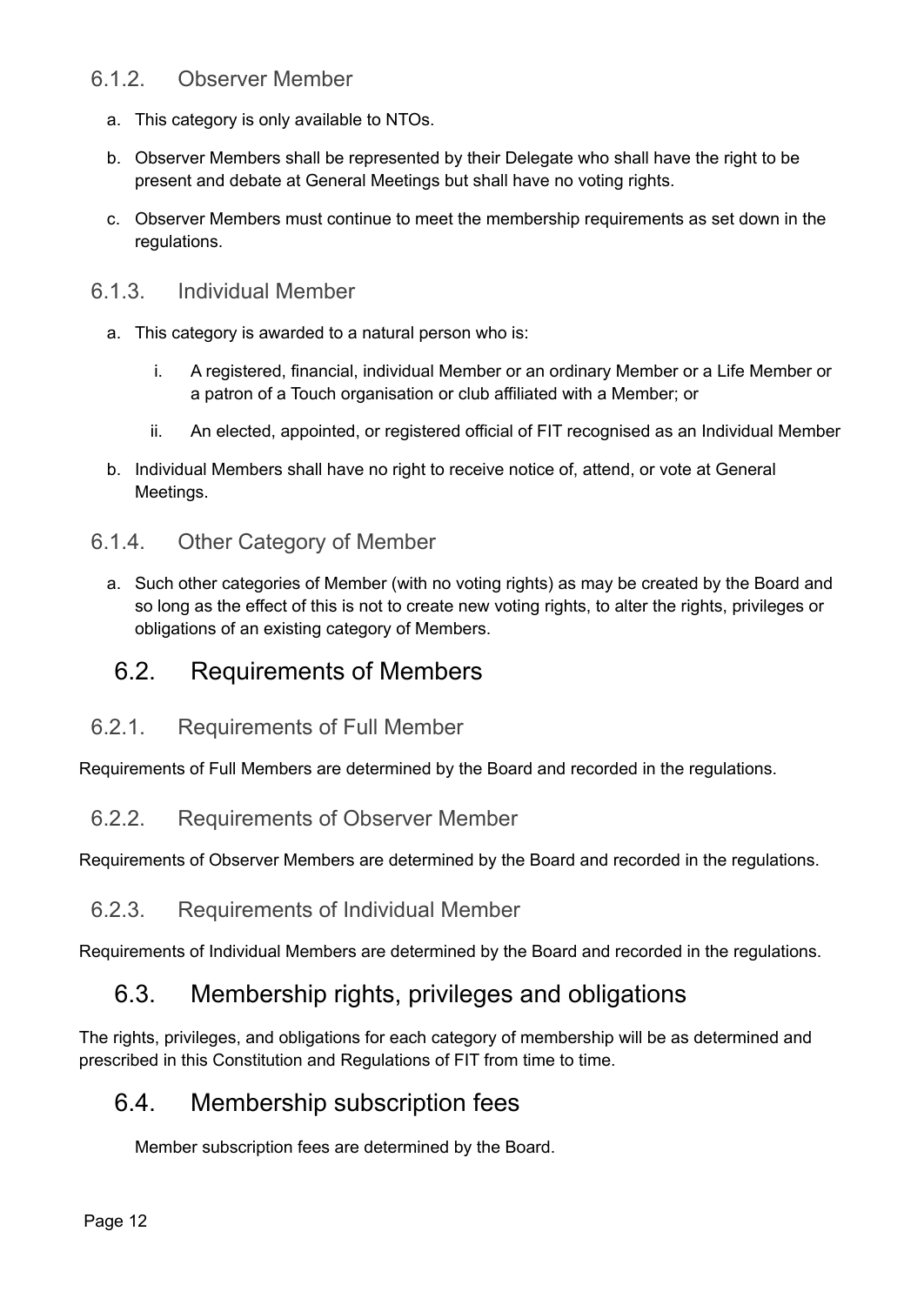## <span id="page-12-0"></span>6.5. Membership Renewal

- a. Unless otherwise determined by the Board, Members must apply annually to renew membership with the Company in accordance with the procedure set down by the Company and Regulations from time to time.
- b. The Board may reject the renewal of an application if at any time it considers the applicant is not acting in the best interests of the development of Touch. Prior to the rejection being activated, current NTO's be given two calendar weeks to respond to the rejection.
- c. The Board may renew the membership if it is in the interest of the development of Touch.
- d. Upon applying for renewal each year, each NTO must lodge with the Company:
	- i. an updated copy of its constitution (including all amendments);
	- ii. any other information reasonably required by the Company, including but not limited to a copy of the minutes related to its previous years' Annual General Meeting;
	- iii. details of its committee; and
	- iv. details of its Delegate.
- e. Each NTO must ensure that its constitution is amended to conform to any relevant amendments made to this Constitution provided that such amendment is not unlawful or in conflict with any relevant legislation.

#### <span id="page-12-1"></span>6.6. Admission of Members

Upon meeting the criteria applicable to the relevant category of membership set out in this Constitution and the Regulations, a person will become a Member.

The Directors will direct the Company Secretary to record NTO's name and contact details in the Federation's register of Members kept by the Company.

## <span id="page-12-2"></span>6.7. Schedule of Members as at Date of Incorporation of the Company

The list of NTO's and their class of membership as at the date of incorporation of the Company is set out in Schedule 1.

## <span id="page-12-3"></span>7. Application for Membership

### <span id="page-12-4"></span>7.1. Application for Membership

An application for membership from an NTO must be:

a. in writing on the form prescribed from time to time by the Board (if any), from the applicant or its nominated representative and lodged with the Company;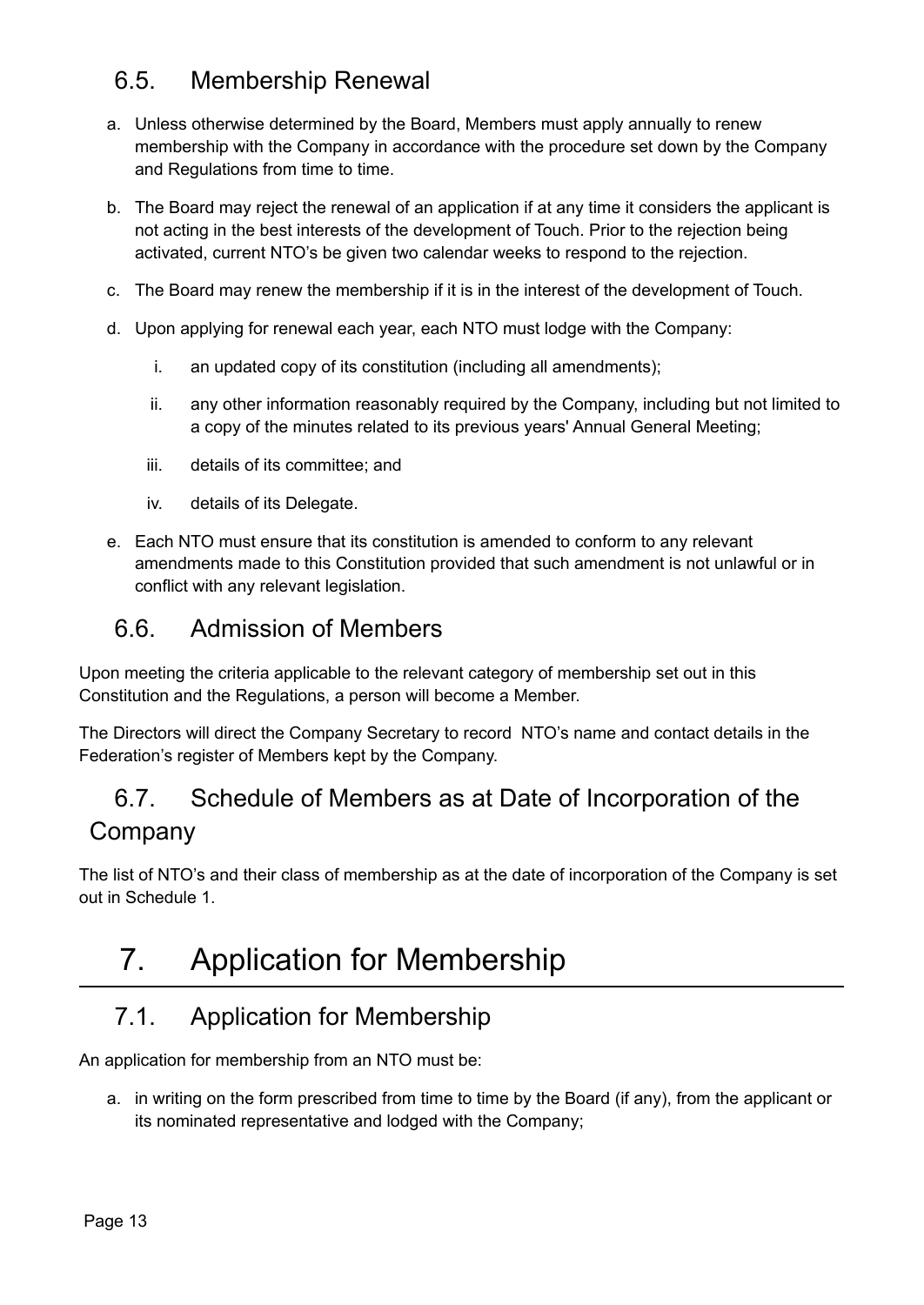- b. accompanied by a copy of the applicant's constitution (which must be acceptable to the Company), the names of the applicant's committee members and the applicant's register of members (if applicable);
- c. accompanied by the appropriate fee (if any); and
- d. be otherwise in accordance with any requirements set out in this Constitution and/or the Regulations (if applicable).

### <span id="page-13-0"></span>7.2. Discretion to accept or reject an application

- a. The Board may accept or reject an application whether the applicant has complied with the requirements in clause 7.1 or not. The Board shall not be required or compelled to provide any reason for such acceptance or rejection.
- b. Where the Board accepts an application, the applicant shall become a Member. Membership shall be deemed to commence upon acceptance of the application by the Board. The Company Secretary shall amend the Register accordingly as soon as practicable.
- c. Where the Board rejects an application for membership the Company shall refund any fees forwarded with the application and the application shall be deemed rejected by the Board.

## <span id="page-13-1"></span>8. Members – General

#### <span id="page-13-2"></span>8.1. General

- a. The Company must keep a register of all NTO Members in accordance with the Corporations Act.
- b. Membership is personal to each Member. No Member shall, or purport to, assign the rights comprising or associated with membership to any other person and any attempt to do so shall be void.
- c. A Member must not act in a manner unbecoming of a Member or prejudicial to the Objects and interests of the Company or Touch, or both.

## <span id="page-13-3"></span>8.2. Limited Liability

<span id="page-13-4"></span>Members have no liability in that capacity except as set out in **clause 26**.

## 9. Cessation of Membership

## <span id="page-13-5"></span>9.1. Cessation

A Member ceases to be recognised as a Member of the Federation on:

- a. resignation;
- b. death;
- c. the termination of their membership according to this Constitution or the Regulations;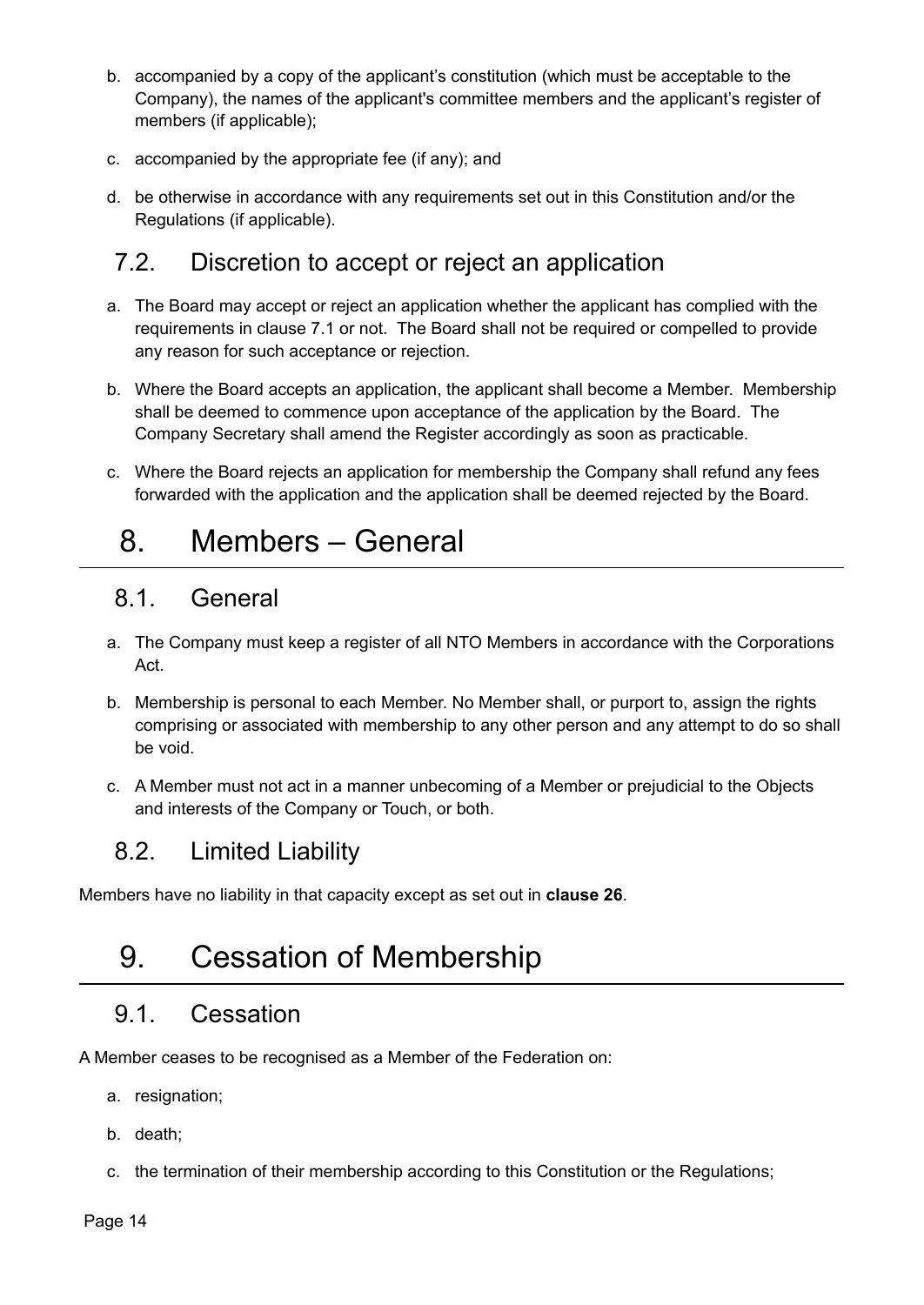- d. the organisation or association being dissolved or otherwise ceasing to exist; or
- e. where a Member no longer meets the eligibility for Membership.

### <span id="page-14-0"></span>9.2. Resignation

For the purposes of **clause 9.1(a)**, a Member may resign from the Company by giving 14 days written notice to the Board.

## <span id="page-14-1"></span>10. Discipline of Members

## <span id="page-14-2"></span>10.1. Disciplinary Action

Where the Board is advised or considers that a Member has allegedly:

- a. breached, failed, refused or neglected to comply with a provision of this Constitution or the Regulations; or
- b. acted in a manner unbecoming of a Member or prejudicial to the Objects and interests of the Company and/or Touch; or
- c. brought the Company or Touch into disrepute,

the Board may commence or cause to be commenced disciplinary proceedings against that Member. That Member will be subject to, and submit unreservedly to the jurisdiction, procedures, penalties and appeal mechanisms of the Company, whether set out in Regulations or as determined by the Board. The Board shall ensure the principles of natural justice are afforded to the Member in all cases.

## <span id="page-14-3"></span>10.2. Good standing

Notwithstanding **clause 10.1** where a Member fails to comply with their or its financial or other obligations under this Constitution or any Regulations, the Board may determine that Member is not of good standing. On a determination that a Member is not of good standing, the Board may give notice to the Member of the:

- a. Board's determination; and
- b. grounds for the Board's determination;

and request that the Member show cause within such time as is determined by the Board as to why further action should not be taken against the Member. The Member's failure to respond or act to the Board's satisfaction (including assurances or compliance with his or its obligations) may result in the Board suspending the Member's membership of the Company or otherwise imposing such conditions on membership, as the Board sees fit. In determining any matter under this clause, the principles of natural justice shall be afforded to the Member.

## <span id="page-14-4"></span>10.3. Member Protection Issues

**Clause 10.1** does not apply to any incident or matter to which the member protection regulation or policy (if any) of the Company applies. Any member protection-related matter must be dealt with following the procedure set out in the Company's member protection regulation or policy.

Page 15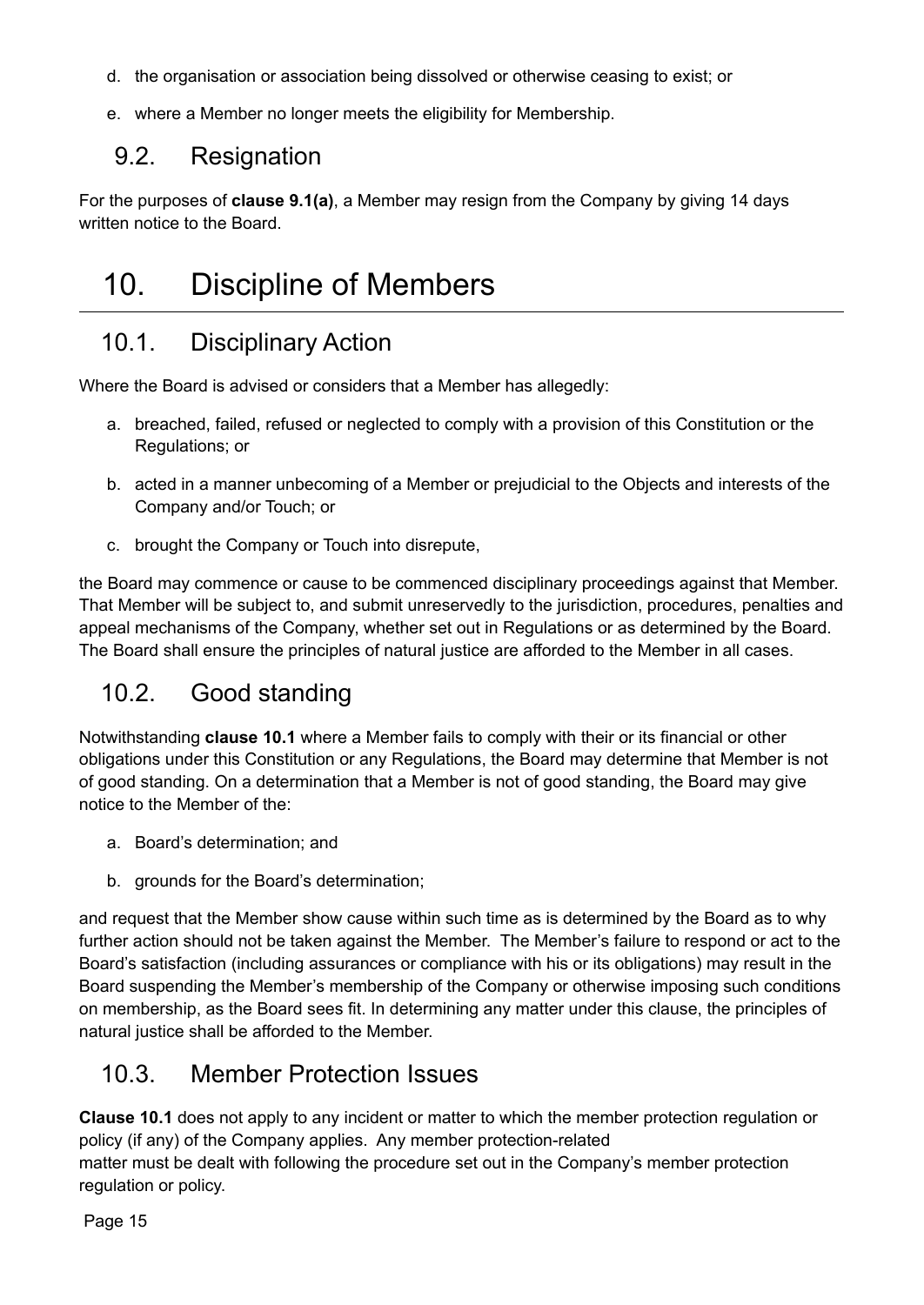#### <span id="page-15-1"></span><span id="page-15-0"></span>11.1. Membership Fee

- a. The Board must determine and publicise to the Members from time to time:
	- i. the amount (if any) payable by an applicant for membership;
	- ii. the amount of the annual/seasonal subscription fee payable by each Member, or any category of Members;
	- iii. any other amount to be paid by each Member, or any category of Members, whether of a recurrent or any other nature; and
	- iv. the payment method and the due date for payment.
- b. Each Member must pay to the Company the amounts determined under **clause 11.1.(a).**

#### <span id="page-15-2"></span>11.2. Non-Payment of Fees

- a. The right of a Member to attend and vote (if applicable) at a General Meeting will be suspended, while the payment of any subscription or other amount payable by the Member is in Arrears remains outstanding, in accordance with relevant Regulations.
- b. If a Member fails to pay any subscription or other amount within six months from the due date for payment, Member's membership shall be suspended at the end of the six months.
- c. The Member will remain suspended until the payment of all Arrears are received by the Company.

## <span id="page-15-3"></span>12. General Meetings

### <span id="page-15-4"></span>12.1. Annual General Meeting

Annual General Meetings of the Company are to be held:

- a. according to the Corporations Act; and
- b. at a date and venue determined by the Board.

#### <span id="page-15-5"></span>12.2. Power to convene General Meeting

- a. The Board may convene a General Meeting when they think fit and must do so if required by the Corporations Act.
- b. The Voting Members through their Delegate may convene a General Meeting, which must comply with the requirements under the Corporations Act.

### <span id="page-15-6"></span>12.3. Notice of a General Meeting

a. In accordance with **clause 24** and the Corporations Act, notice of a General Meeting of Members must be given to: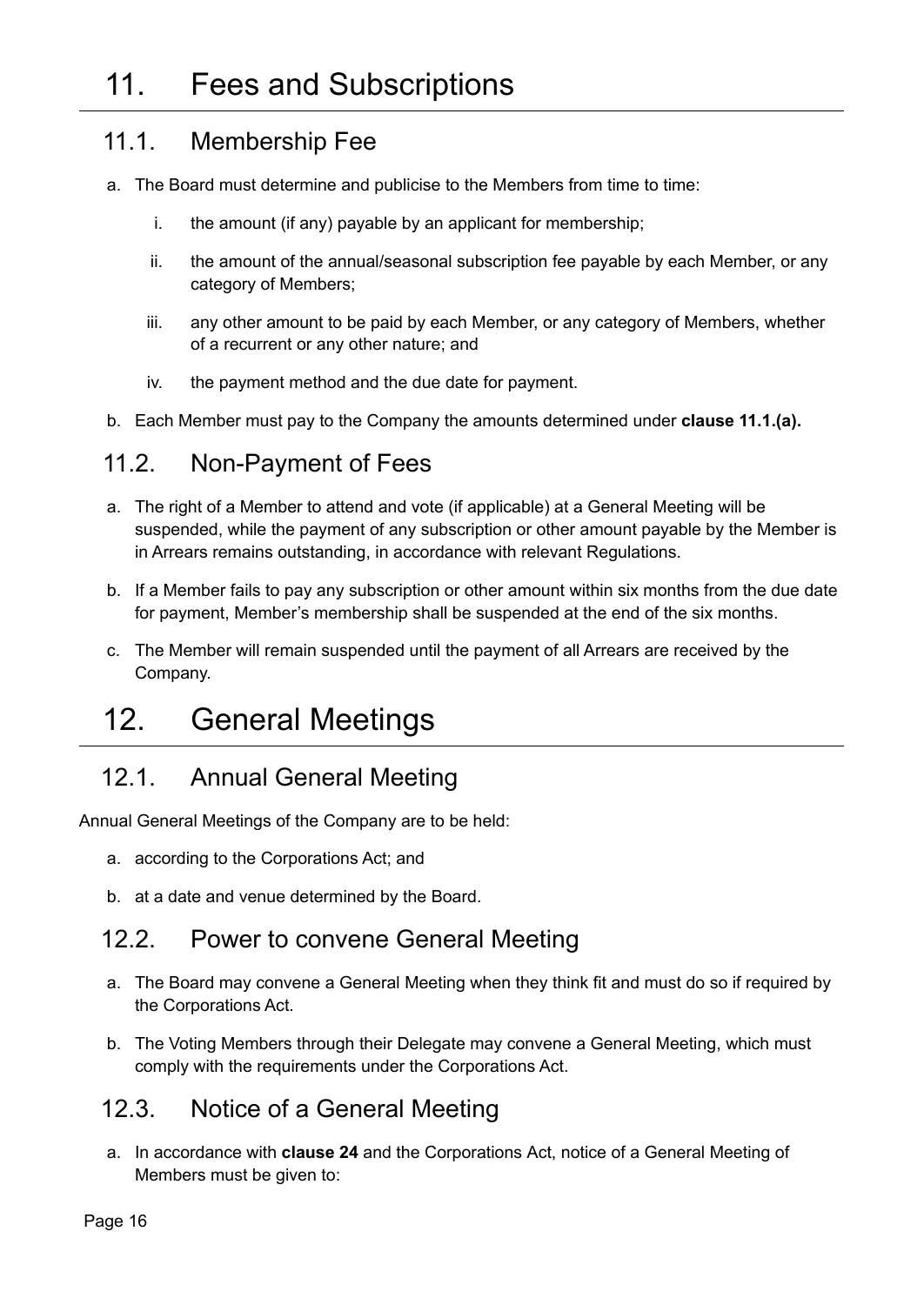- i. every Voting Member;
- ii. every Observer Member;
- iii. the Directors;
- iv. the auditor for the time being of the Company;
- v. every Regional Federation;
- vi. anyone else the Board elects to invite.
- b. At least 30 days' notice of the time and place of a General Meeting must be given, together with:
	- i. all information required to be included in accordance with the Corporations Act;
	- ii. in the case of a proposed Special Resolution, the intention to propose the Special Resolution and the terms of the proposed Special Resolution;
	- iii. where applicable, any notice of motion received from any Voting Member or Director in accordance with the Corporations Act; and
	- iv. where applicable, a list of all nominations received for positions to be elected at the relevant General Meeting.

### <span id="page-16-0"></span>12.4. No other business

No business other than that stated in the notice of meeting may be transacted at a General Meeting.

#### <span id="page-16-1"></span>12.5. Cancellation or postponement of General Meeting

Where a General Meeting (including an Annual General Meeting) is convened by the Board they may, if they think fit, cancel the meeting or postpone the meeting to a date and time they determine. This **clause 12.5** does not apply to a General Meeting convened by:

- a. Members according to the Corporations Act;
- b. the Board at the request of Members; or
- c. a court.

## <span id="page-16-2"></span>12.6. Written notice of cancellation or postponement of General Meeting

Notice of the cancellation or postponement of a General Meeting must state the reasons for doing so and be given to:

- a. each Member entitled to attend the General Meeting; and
- b. each other person entitled to notice of a General Meeting under the Corporations Act.

### <span id="page-16-3"></span>12.7. Contents of notice postponing General Meeting

A notice postponing a General Meeting must specify:

Page 17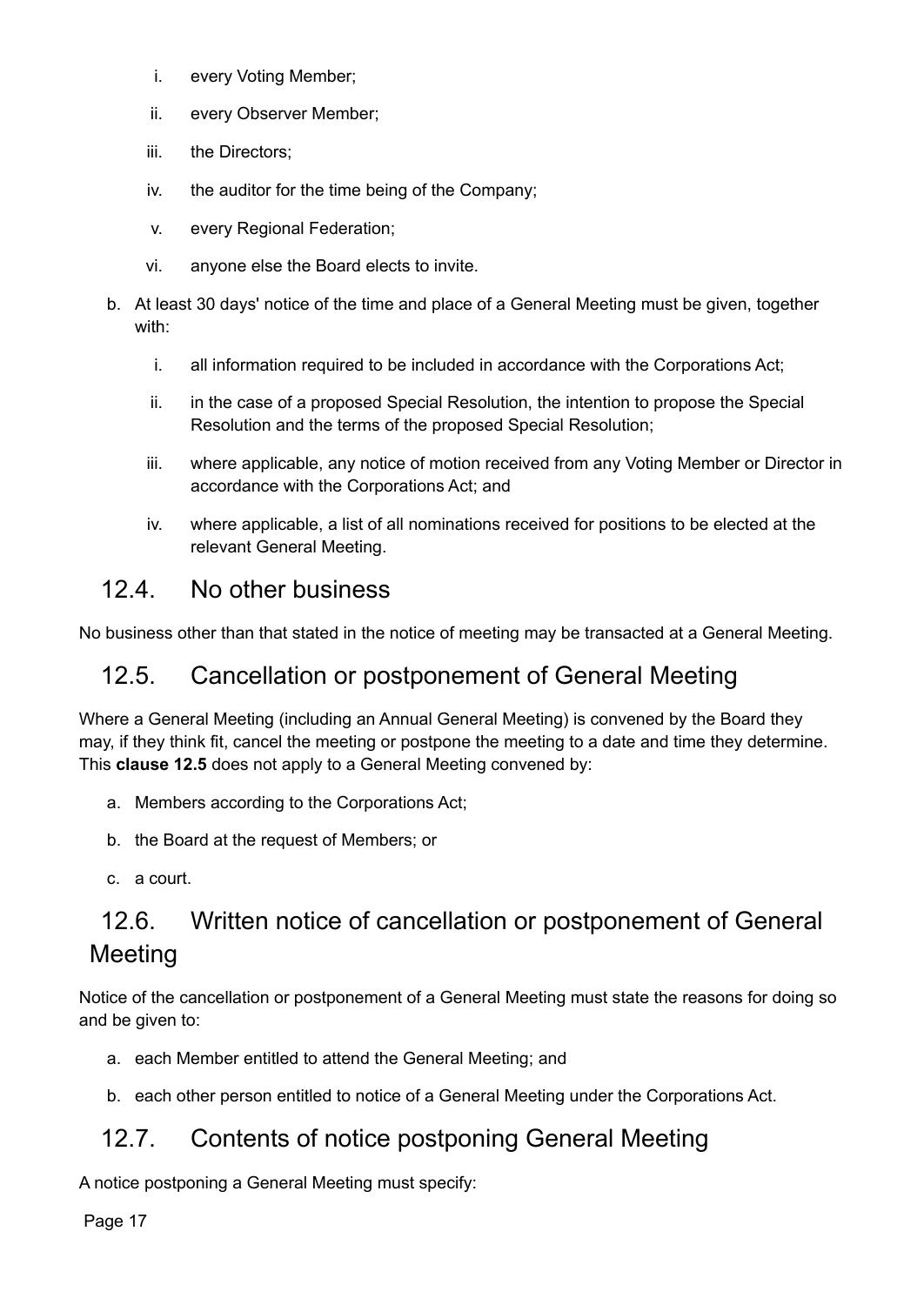- a. the new date and time for the meeting;
- b. the place where the meeting is to be held, which may be either the same as or different to the place specified in the notice originally convening the meeting; and
- c. if the meeting is to be held in two or more places, the technology that will be used to hold the meeting will comply with **clause 18**.

## <span id="page-17-0"></span>12.8. Number of clear days for postponement of General Meeting

The number of clear days from the giving of a notice postponing a General Meeting to the date specified in that notice for the postponed meeting must not be less than the number of clear days' notice of that General Meeting required to be given by **clause 13.8** or the Corporations Act.

### <span id="page-17-1"></span>12.9. Business at postponed General Meeting

The only business that may be transacted at a postponed General Meeting is the business specified in the notice originally convening the meeting.

#### <span id="page-17-2"></span>12.10. Proxy Voting

- a. Proxy voting shall be permitted at General Meetings in accordance with the Corporations Act and the Regulations.
- b. The proxy needs to be on the prescribed form and lodged with the Company Secretary 7 days prior to the General Meeting
- c. Proxy shall be granted to a Delegate.
- d. No Delegate shall hold proxies for more than one other Member.

#### <span id="page-17-3"></span>12.11. Postal or Electronic voting

Postal or electronic voting shall be permitted at General Meetings as determined by the Board and in accordance with the Corporations Act and the Regulations.

## <span id="page-17-4"></span>13. Proceedings at General Meeting

#### <span id="page-17-5"></span>13.1. Number for a quorum

The number of Members who must be present (physically or electronically) and eligible to vote for a quorum to exist at a General Meeting shall be those Delegates holding entitlement to 25% of the votes. A proxy vote shall count towards achieving a quorum.

### <span id="page-17-6"></span>13.2. Requirement for a quorum

An item of business may not be transacted at a General Meeting unless a quorum is present at the commencement of and remains throughout the General Meeting.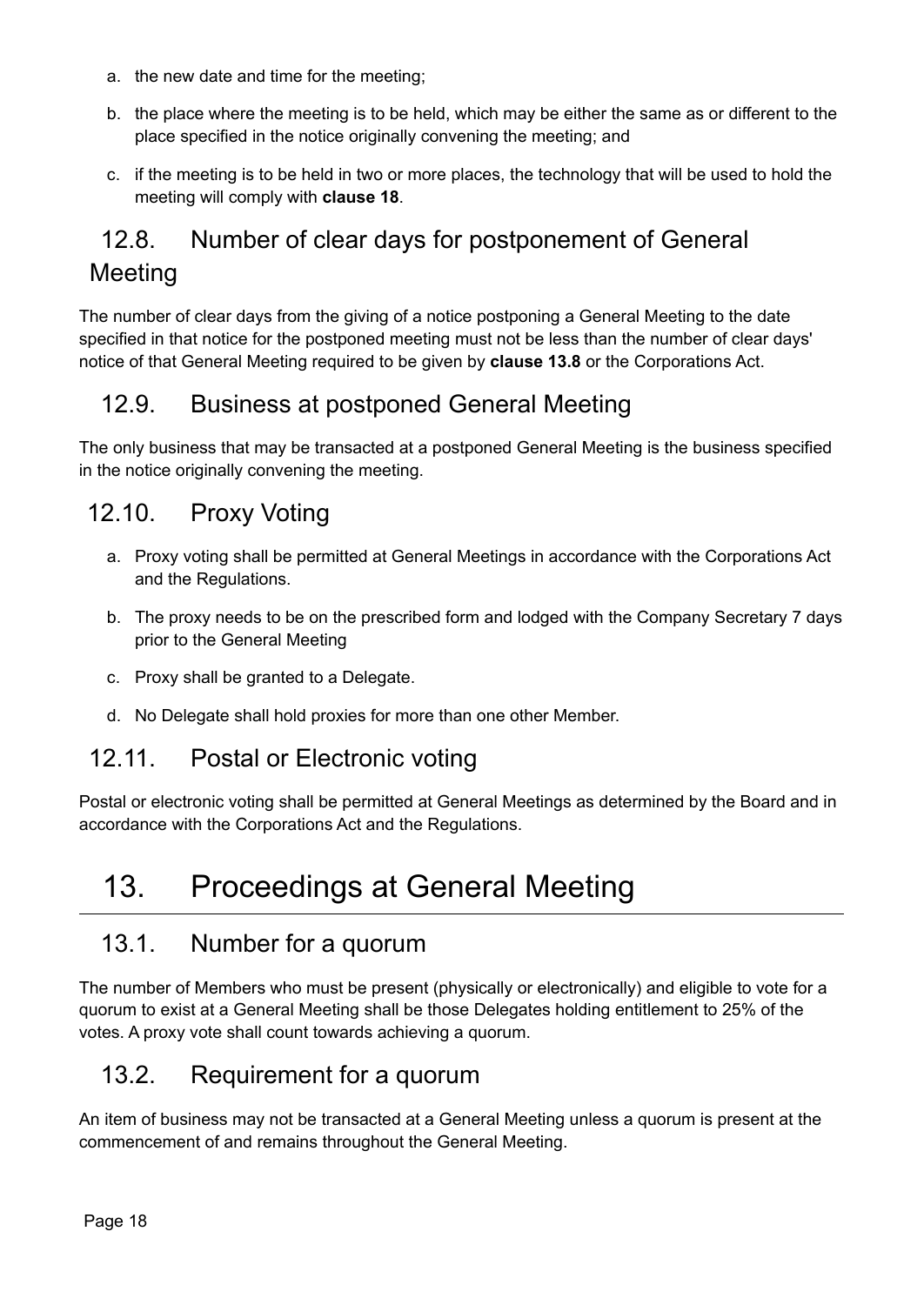## <span id="page-18-0"></span>13.3. Quorum and time

If, within 30 minutes after the time appointed for a General Meeting, a quorum is not present, the meeting:

- a. if convened by, or on the requisition of, Members, is dissolved; and
- b. In any other case stands adjourned to such other day, time and place as the chair determines.

### <span id="page-18-1"></span>13.4. Adjourned meeting

If a quorum is not present within 30 minutes after the time appointed for the adjourned meeting, those members then present shall constitute a quorum.

### <span id="page-18-2"></span>13.5. Chairperson to preside over General Meetings

- a. The Chairperson is entitled to preside as chair at General Meetings.
- b. If a General Meeting is convened and there is no chair or the chair is not present within 15 minutes after the time appointed for the meeting or is unable or unwilling to act, the following may preside as chair (in order of entitlement):
	- i. a Director (or another person) chosen by a majority of the Directors present;
	- ii. the only Director present; or
	- iii. a Delegate of a Voting Member who is entitled to vote and is chosen by a majority of the Voting Members present.

### <span id="page-18-3"></span>13.6. Conduct of General Meetings

- a. The chair:
	- i. has charge of the general conduct of the meeting and of the procedures to be adopted;
	- ii. may require the adoption of any procedure which in his or her opinion is necessary or desirable for proper and orderly debate or discussion or the proper and orderly casting or recording of votes; and
	- iii. may, having regard where necessary to the Corporations Act, terminate discussion or debate on any matter whenever he considers it necessary or desirable for the proper conduct of the meeting.
- b. A decision by the chair under **clause 13.6** is final.

### <span id="page-18-4"></span>13.7. Adjournment of General Meeting

- a. The chair may, with the consent of any meeting at which a quorum is present, and must if so directed by the meeting, adjourn the meeting or any business, motion, question, resolution, debate or discussion being considered or remaining to be considered by the meeting.
- b. The adjournment may be either to a later time at the same meeting or to an adjourned meeting at any time and place agreed by a vote of the Members present.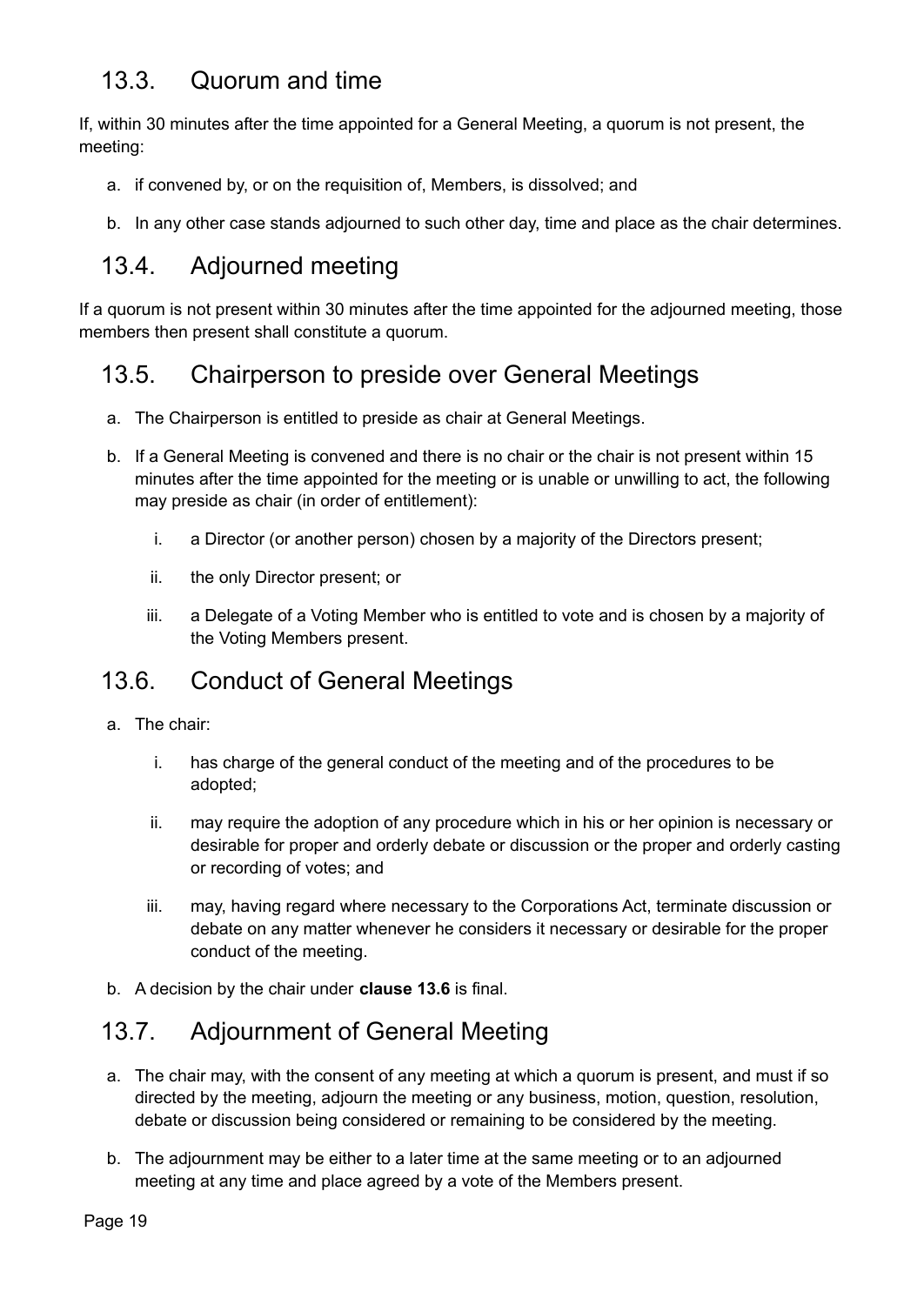c. Only unfinished business is to be transacted at a meeting resumed after an adjournment.

## <span id="page-19-0"></span>13.8. Notice of adjourned meeting

- a. It is not necessary to give any notice of an adjournment or of the business to be transacted at any adjourned meeting unless a meeting is adjourned for 30 days or more.
- b. In that case, at least the same period of notice as was originally required for the meeting must be given for the adjourned meeting.

### <span id="page-19-1"></span>13.9. Questions decided by a majority

Subject to the requirements of the Corporations Act and except in the case of a Special Resolution, a resolution is carried if a simple majority of the votes cast on the resolution are in favour of it.

### <span id="page-19-2"></span>13.10. No casting vote

Where voting is equal there is no casting vote and the motion is lost.

### <span id="page-19-3"></span>13.11. Declaration of results

- a. At any General Meeting, a resolution put to the vote of the meeting must be decided on a show of hands unless:
	- i. a poll is properly demanded and the demand is not withdrawn; or
	- ii. the chair determines that a poll should be conducted; or
	- iii. the vote is cast electronically.
- b. A declaration by the chair that a resolution has on a show of hands been carried or carried unanimously, or by a particular majority, or lost, and an entry to that effect in the minutes of the meetings of the Company, is conclusive evidence of the fact.
- c. Neither the chair nor the minutes need state, and it is not necessary to prove the number or proportion of the votes recorded for or against the resolution.

## <span id="page-19-4"></span>13.12. Poll

- a. If a poll is properly demanded in accordance with the Corporations Act or by the chair of the meeting, it must be taken in the manner and at the date and time directed by the chair, and the result of the poll is the resolution of the meeting at which the poll was demanded.
- b. A poll demanded on the election of a chair or on a question of adjournment must be taken immediately.
- c. A demand for a poll may be withdrawn.
- d. A demand for a poll does not prevent the General Meeting from continuing for the transaction of any business other than the question on which the poll was demanded.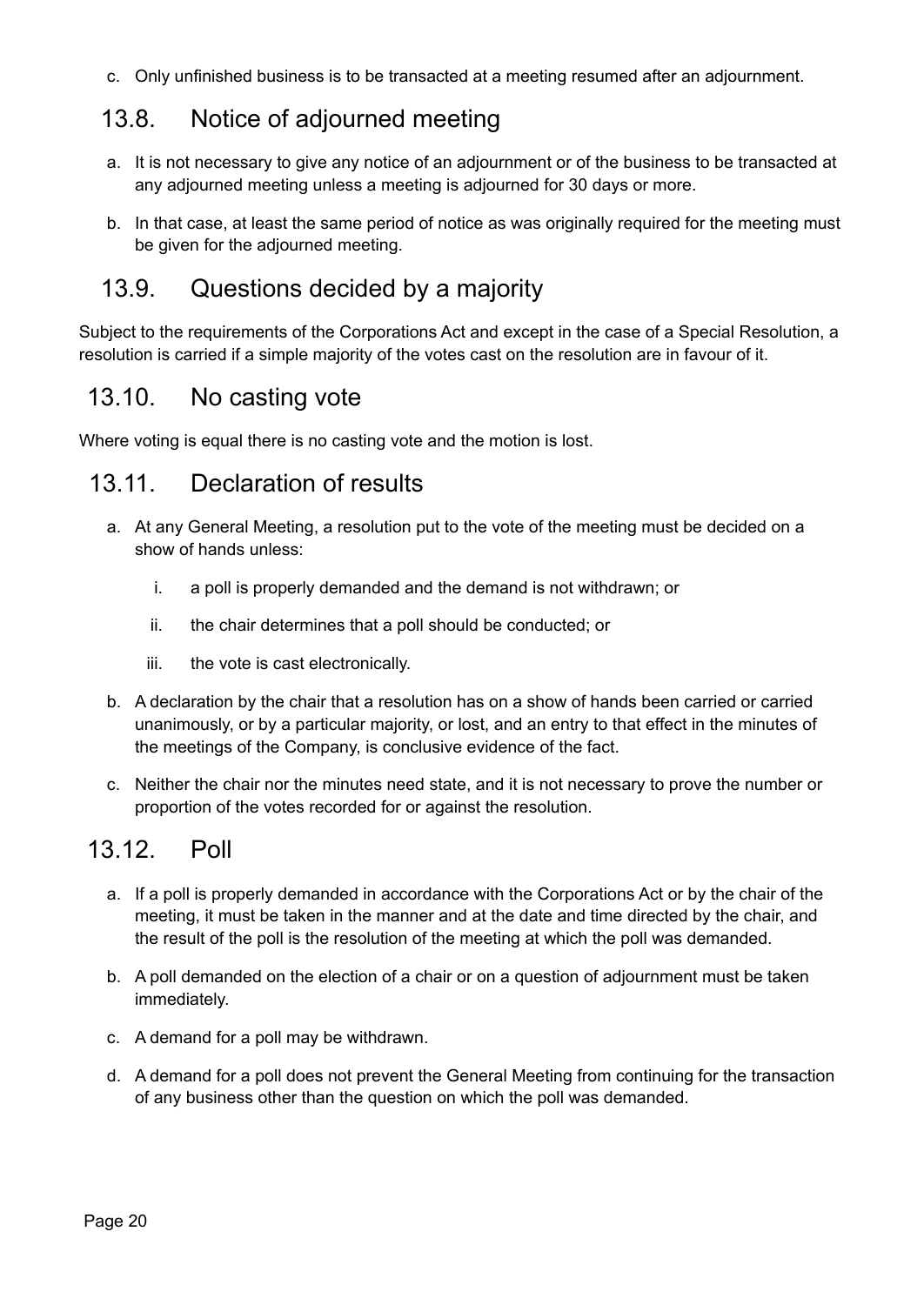## <span id="page-20-0"></span>13.13. Objection to voting qualification

- a. An objection to the right of a person to attend or vote at a General Meeting (including an adjourned meeting):
	- i. may not be raised except at that meeting; and
	- ii. must be referred to the chair, whose decision is final.
- b. A vote not disallowed under the objection is valid for all purposes.

#### <span id="page-20-1"></span>13.14. Chair to determine any poll dispute

If there is a dispute about the admission or rejection of a vote, the chair must decide it and the chair's decision made is final.

## <span id="page-20-2"></span>14. Votes of Members

- a. At a General Meeting, on a show of hands and on a poll, each of the Voting Members through their Delegate shall have the votes set out in **clause 6**.
- b. Subject to any rights or restrictions attached to any category of membership at a General Meeting the voting rights of Members can only be exercised by the Delegates.
- c. No person other than as set out in **clause 14(b)** shall be entitled to vote at General Meetings or otherwise represented at General Meetings.
- d. No Delegate is entitled to vote at any General Meeting unless they have been properly appointed and authorised in accordance with this Constitution and the Company has been notified of the Delegate's appointment.
- e. A Member will have a loss of voting rights if fees are in Arrears.

## <span id="page-20-3"></span>15. Board

### <span id="page-20-4"></span>15.1. Composition of the Board

The Board shall comprise:

- a. not less than three (3) Directors and not more than nine (9) Directors.
- b. not more than five (5) Directors are to be elected by the Members (Elected Directors); and
- c. not more than four (4) are to be appointed (Appointed Directors).

#### <span id="page-20-5"></span>15.2. Portfolios

The Board may allocate portfolios to Directors.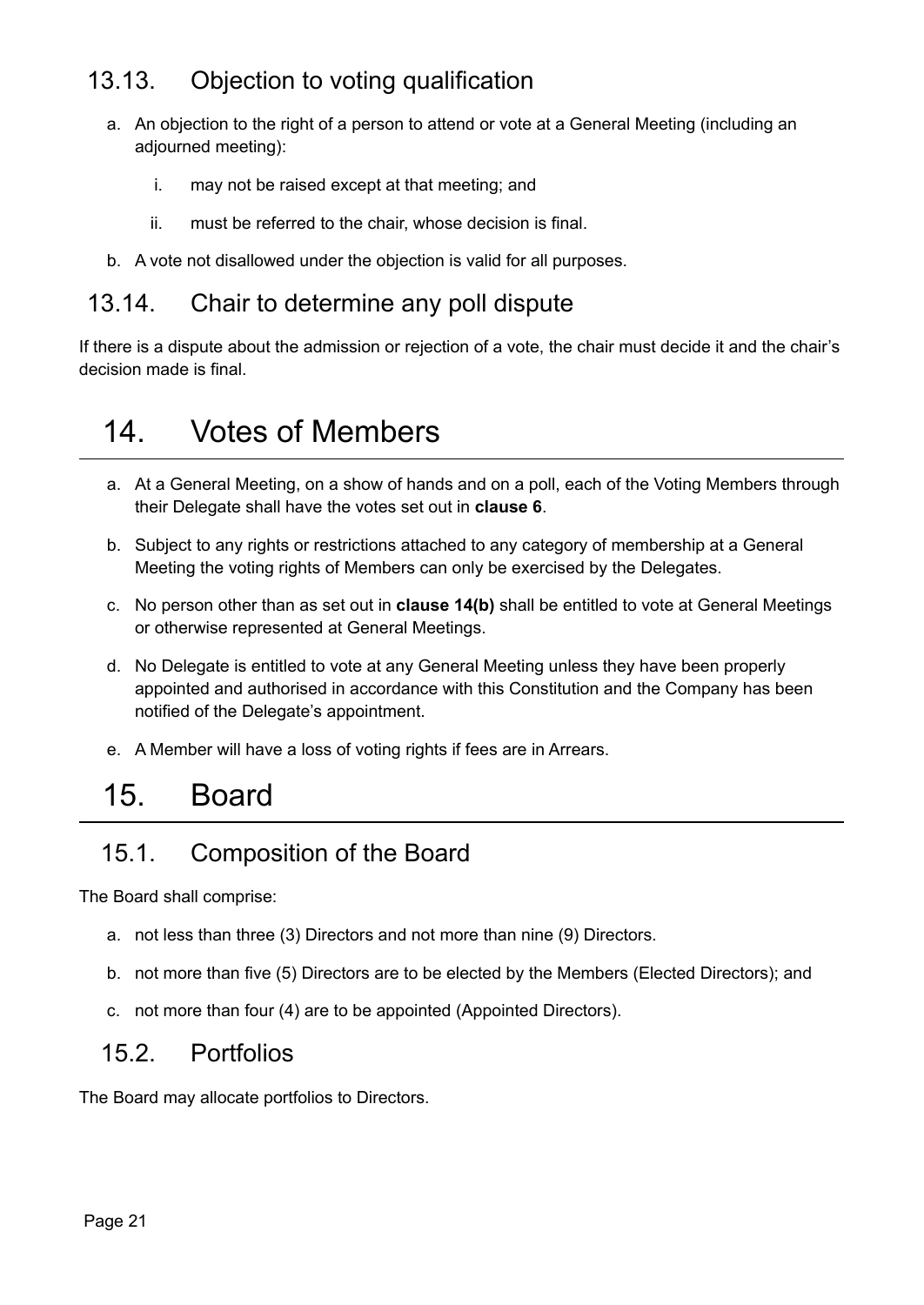## <span id="page-21-0"></span>15.3. Eligibility

- a. A Director must not hold a position at the Board level of an NTO or be an employee (defined as a disqualifying position) of FIT or a Member.
- b. A Director who accepts a disqualifying position must notify the Board of that fact immediately and is deemed to have vacated their office as a Director.
- c. A Director must also meet the fit and proper person test as in the Corporations Act, and cannot be a disqualifying person for the purposes of that provision.

### <span id="page-21-1"></span>15.4. Elected Directors

- a. At least 90 days prior to the proposed date of the Annual General Meeting at which a resolution or resolutions will be proposed to fill a vacancy in an Elected Director position, the Company Secretary will request from Voting Members nominations (which comply with this clause 15.4) for elections to positions falling vacant.
	- i. Subject to this Constitution, additional nomination processes including a Nominations Committee, qualifications and job descriptions shall be as determined by the Board from time to time.
- b. Nominations must be received no less than 60 days prior to the Annual General Meeting.
- c. A Voting Member may nominate a person to fill a vacancy in an Elected Director position that is to be the subject of an election at the next Annual General Meeting.
- d. A nomination must:
	- i. be in writing on the prescribed form as required by the Board; and
	- ii. signed by a nominator and a seconder who must be authorised representatives of a Full Member (the relevant Member must not be in arrears at the prescribed time as determined by FIT).
	- iii. certified by the nominee expressing their willingness to accept the position for which they are nominated.
- e. Subject to **clause 15.3**, an Elected Director will hold office for a term of four (4) years.
- f. A retiring Elected Director holds office until the end of the meeting at which that Elected Director retires but, subject to the requirement of this Constitution, is eligible for re-election.
- g. At a General Meeting:
	- i. at which an Elected Director retires; or
	- ii. at the commencement of which there is a vacancy in the office of an Elected Director,
	- iii. there will be a vote of the Members conducted in accordance with **clause 15.4(h)** to fill the vacancy by electing someone to that office
- h. Elections for Elected Directors shall be by secret ballot, in accordance with this clause 15.4(h) and the Regulations, at the relevant General Meeting on papers prepared by the Company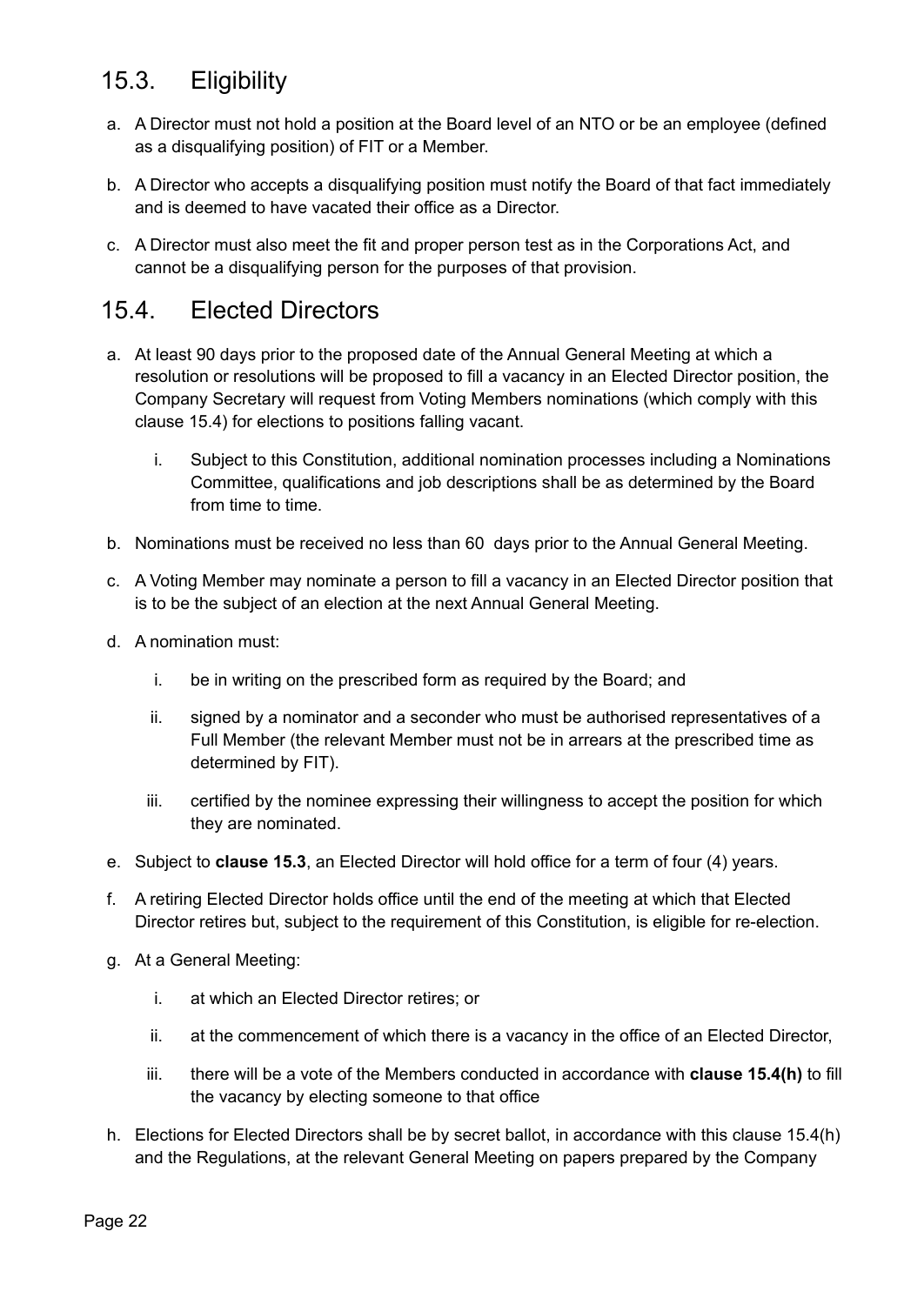Secretary. The ballot for an election to fill one or more Elected Director positions will be conducted in accordance with the following procedure:

- i. If at the close of nominations for an election to fill one or more Elected Director positions the number of eligible nominees is equal to or less than the number of positions to be filled, then those nominated shall be declared elected only if approved by the majority of the votes cast in a secret ballot; and
- ii. If at the close of nominations for an election to fill one or more Elected Director positions there are more eligible nominees than the number of positions to be filled, a secret ballot will be conducted as determined by the Board from time to time and under any such poll the eligible nominee/s who receives the highest number of votes (in accordance with any Regulations) will be elected to fill the Elected Director positions.
- iii. In the event of a tied vote for a vacant position, a new ballot will be called to break the tie. The new ballot will be conducted in the same manner as the first, with only the tied candidates listed. If the tie cannot be broken with the subsequent ballot, the tied position will remain vacant.
- iv. In the event of a tied vote for ranking to determine which candidate will serve the longer term, a new ballot will be called to break the tie. The new ballot will be conducted in the same manner as the first, with only the tied candidates listed. If the tie cannot be broken with the subsequent ballot, all candidates' term duration will be limited to the lessor of the tied positions.

### <span id="page-22-0"></span>15.5. Casual Vacancy in ranks of Elected Directors

- a. The Board may at any time appoint a person to fill a casual vacancy (as defined under **clause 15.10**) in the rank of the Elected Directors.
- b. A person appointed under clause 15.5(a):
	- i. holds office until the next AGM where the appointment is confirmed by resolution; and
	- ii. is not eligible to be appointed as the Chairperson.

#### <span id="page-22-1"></span>15.6. Appointed Directors

- a. The Elected Directors may appoint up to four (4) people to be Directors who may have specific skills which complement the Board composition. Such persons will be known as Appointed Directors.
- b. A person appointed under clause 15.6(a) is not eligible to be appointed as the Chairperson.
- c. Subject to clause 15.3 an Appointed Director holds office for a term determined by the Board not to exceed 4 years and the appointment will be on such other terms as the Board determines.
- d. A person may only serve two (2) consecutive terms as an Appointed Director but, subject to the other requirements of this Constitution, are otherwise eligible to be elected to an Elected Director position.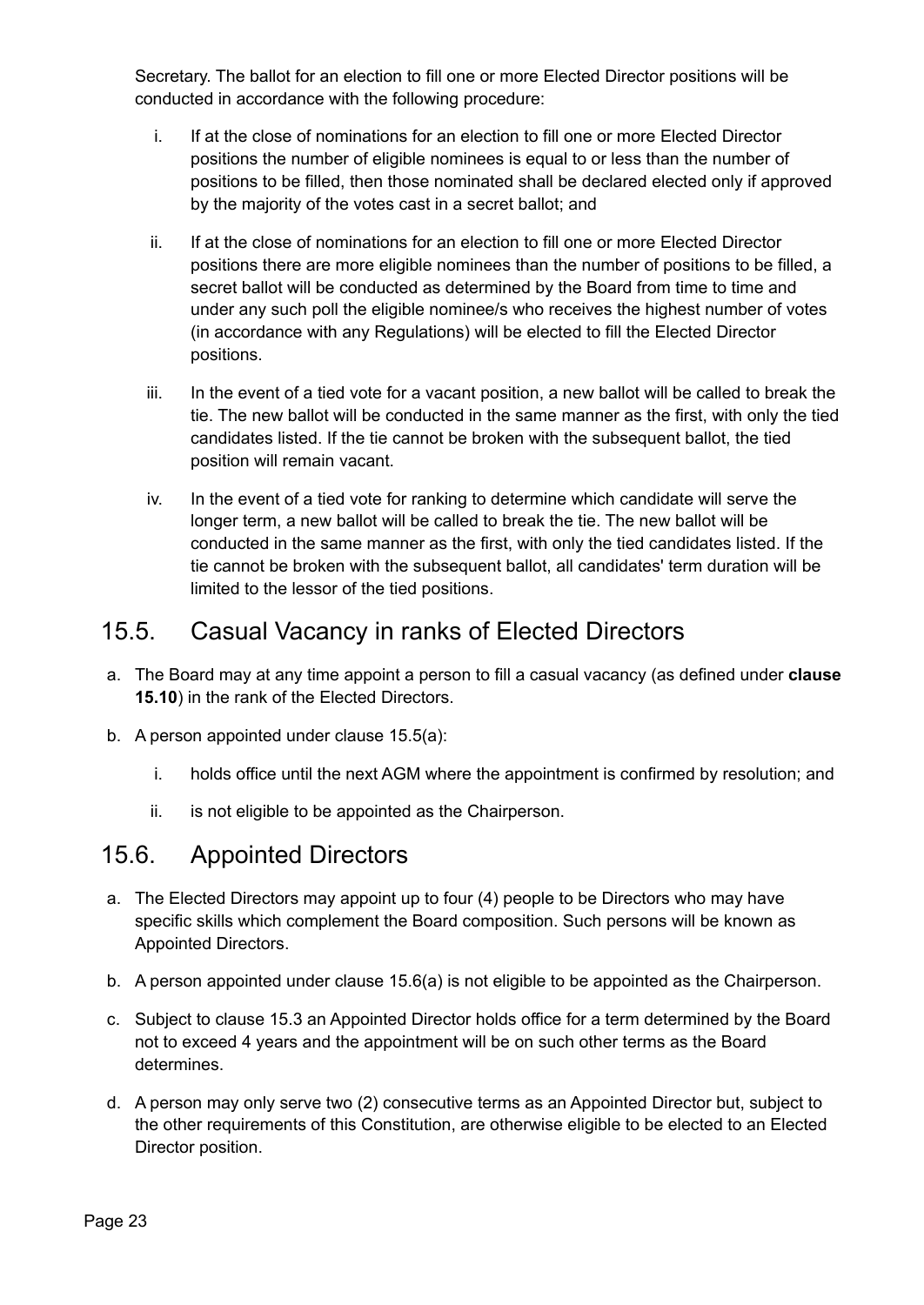## <span id="page-23-0"></span>15.7. Term of office of Elected Directors generally

- a. The term of office for an Elected Director is four (4) years (subject to **clause 15.3**).
- b. Elected Directors are elected on a rotational basis with at least an election for one (1) Elected Director taking place at each Annual General Meeting.
- c. At the first Annual General Meeting following the adoption of the Constitution:
	- i. two (2) Elected Directors with the most votes will be elected for a four (4) year term.
	- ii. one (1) Elected Directors with the next most votes will be elected for a three (3) year term.
	- iii. one (1) Elected Directors with the next most votes will be elected for a two (2) year term.
	- iv. one (1) Elected Directors with the next most votes will be elected for a one (1) year term.
- d. Should any adjustment to the term of Elected Directors be necessary to ensure rotational terms in accordance with **clause 15.7(b)** this shall be determined by the Board. If the Board cannot agree it will be determined by lot.

#### <span id="page-23-1"></span>15.8. Remuneration of Directors

Subject to **clause 15.10**, a Director may only be paid for services as a Director but, with the approval of the Board and subject to the Corporations Act for:

- a. services rendered to it other than as a Director; and
- b. reasonable travelling, accommodation, and other expenses when:
	- i. travelling to or from meetings of the Board, a Committee or the Company; or
	- ii. otherwise engaged in the affairs of the Company.
- c. an Annual Honorarium as set by the Board, which aligns with the historical figure for honorariums.

### <span id="page-23-2"></span>15.9. Removal of Director

- a. Subject to the provisions of the Corporations Act, the Company may in General Meeting by Ordinary Resolution remove any Director prior to the expiration of that Director's term of office.
- b. Unless otherwise resolved at a General Meeting, a Director removed in accordance with **clause 15.10(b)** cannot be re-elected or re-appointed as a Director within two (2) years of removal.

#### <span id="page-23-3"></span>15.10. Vacation of office

The office of a Director becomes vacant when the Corporations Act says it does and also if the Director:

Page 24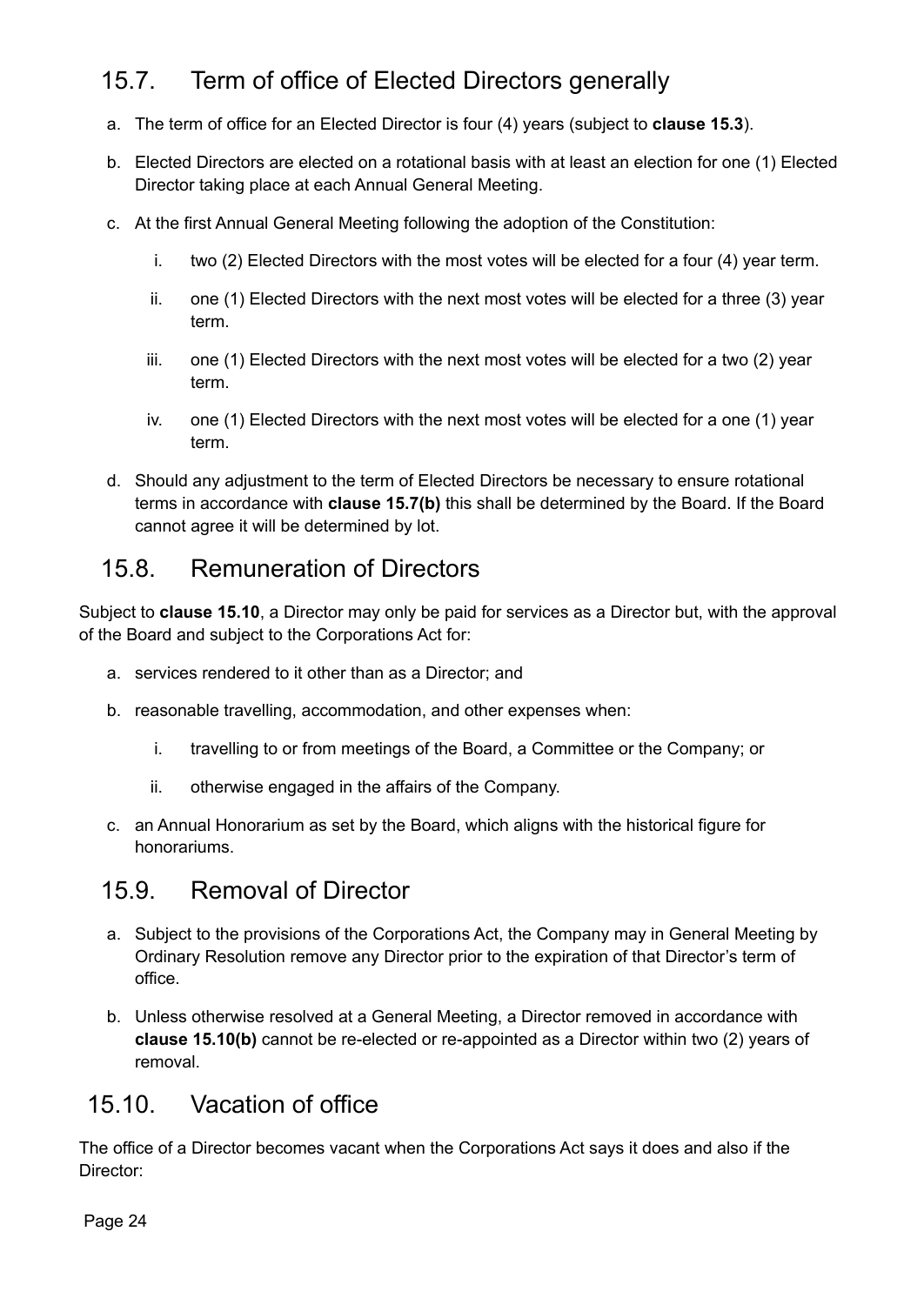- a. dies;
- b. is removed in accordance with **clause 15.9**;
- c. becomes of unsound mind or a person whose person or estate is liable to be dealt with in any way under a law relating to mental health;
- d. resigns from office by notice in writing to the Company;
- e. is not present at three consecutive Board meetings without leave of absence from the Board;
- f. is directly or indirectly interested in any contract or proposed contract with the Company and fails to declare the nature of the interest as required by the Corporations Act;
- g. is suspended or expelled from membership of the Company without further recourse under the Constitution;
- h. in the opinion of the Board, subject always to the application of the principles of natural justice:
	- i. has acted in a manner unbecoming or prejudicial to the Objects and interests of the Company and/or Touch (including but not limited to failing to adequately perform their duties as a Director); or
	- ii. has brought the Company or Touch into disrepute,
- i. and unless otherwise resolved at a General Meeting, a Director removed in accordance with **clause 15.10(h)** cannot be re-elected or re-appointed as a Director within two (2) years of removal.

#### <span id="page-24-0"></span>15.11. Alternate Director

A Director cannot appoint an alternate.

## <span id="page-24-1"></span>16. Powers and Duties of board

### <span id="page-24-2"></span>16.1. Board to manage the Company

The Board is to manage the Company's business and may exercise those of the Company's powers that are not required, by the Corporations Act or by this Constitution, to be exercised by the Company in General Meeting.

### <span id="page-24-3"></span>16.2. Specific powers of Board

Without limiting clause 16.1, the Board may exercise all the Company's powers to borrow or raise money, to charge any property or business or give any other security for a debt, liability or obligation of the Company or of any other person.

#### <span id="page-24-4"></span>16.3. Time

Subject to the Corporations Act, where this Constitution requires that something be done by a particular time, or within a particular period, or that an event is to occur or a circumstance is to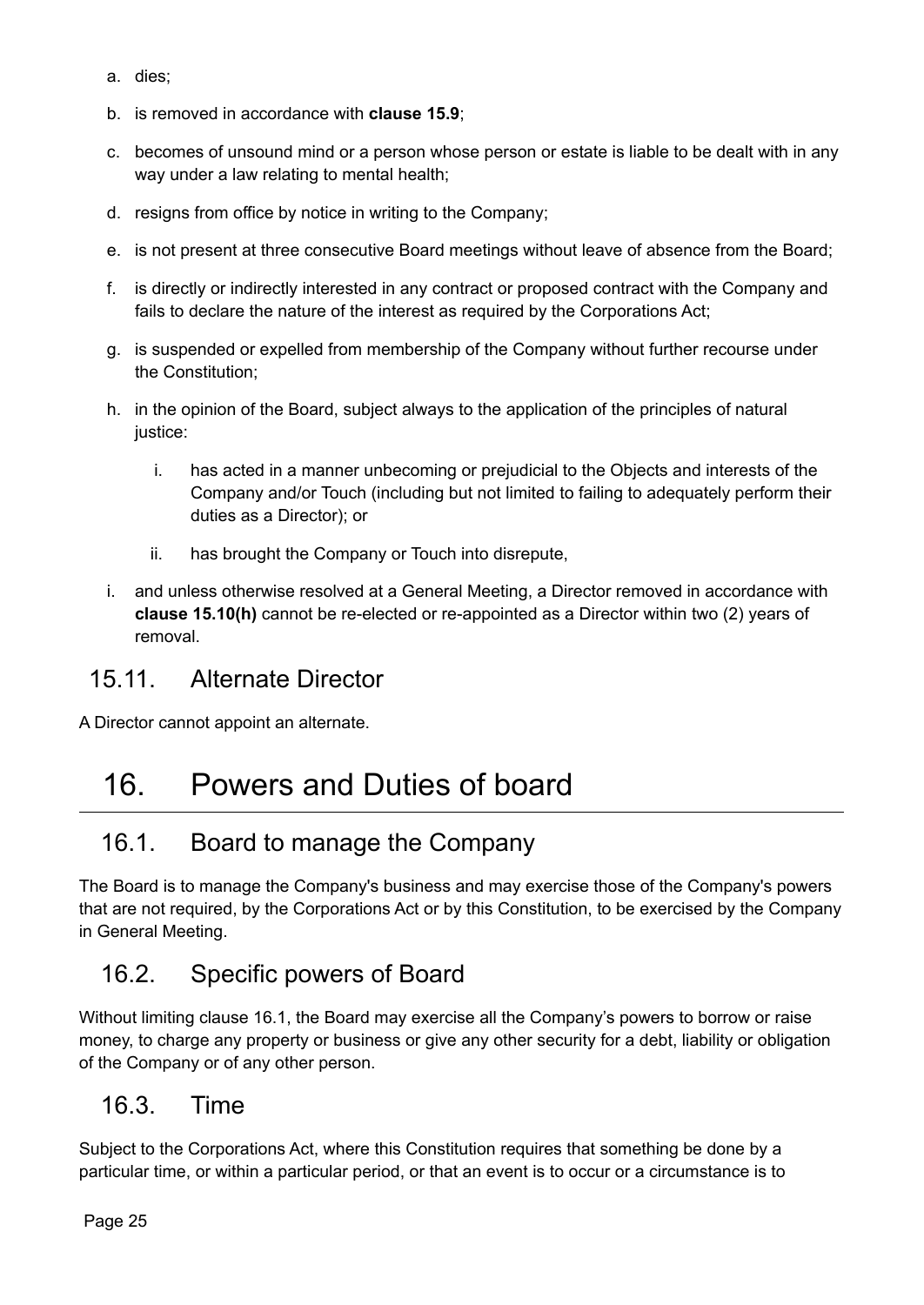change on or by a particular date, the Board under exceptional circumstances may in its absolute discretion extend that time, period or date as it thinks fit.

### <span id="page-25-0"></span>16.4. Appointment of attorney

The Board may appoint any person to be the Company's attorney for the purposes, with the powers, authorities and discretions, for the period and subject to the conditions they think fit.

## <span id="page-25-1"></span>16.5. Provisions in power of attorney

A power of attorney granted under clause 16.4 may contain any provisions for the protection and convenience of persons dealing with the attorney that the Board thinks fit and may also authorise the attorney to delegate (including by way of appointment of a substitute attorney) all or any of the powers, authorities and discretions of the attorney.

### <span id="page-25-2"></span>16.6. Delegation of powers

- a. Without limiting clause 16.4 the Board may, by resolution or by power of attorney or writing under seal, delegate any of their powers to any employee of the Company, Member, association, organisation, institution representing Touch, or any other person as they think fit.
- b. Any delegation by the Board of its powers:
	- i. must specify the powers delegated, any restrictions on, and conditions attaching to, the exercise of those powers and the period during which that delegation is to be in force;
	- ii. may be either general or limited in any way provided in the terms of the delegation;
	- iii. need not be to a specified person but may be to any person holding, occupying or performing the duties of a specified office or position; and
	- iv. may include the power to delegate.
- c. If exercising a power depends on a person's opinion, belief or state of mind, then that power may be exercised by the delegate on the delegate's opinion, belief or state of mind about that matter.
- d. Any power exercised by a delegate is as effective as if it had been exercised by the Board.

#### <span id="page-25-3"></span>16.7. Code of Behaviour

The Board must:

- a. adopt a Code of Behaviour for Directors; and
- b. periodically review the Code of Behaviour in light of the general principles of good corporate governance.

A Director is to perform their responsibilities in accordance with the Federation's Code of Behaviour.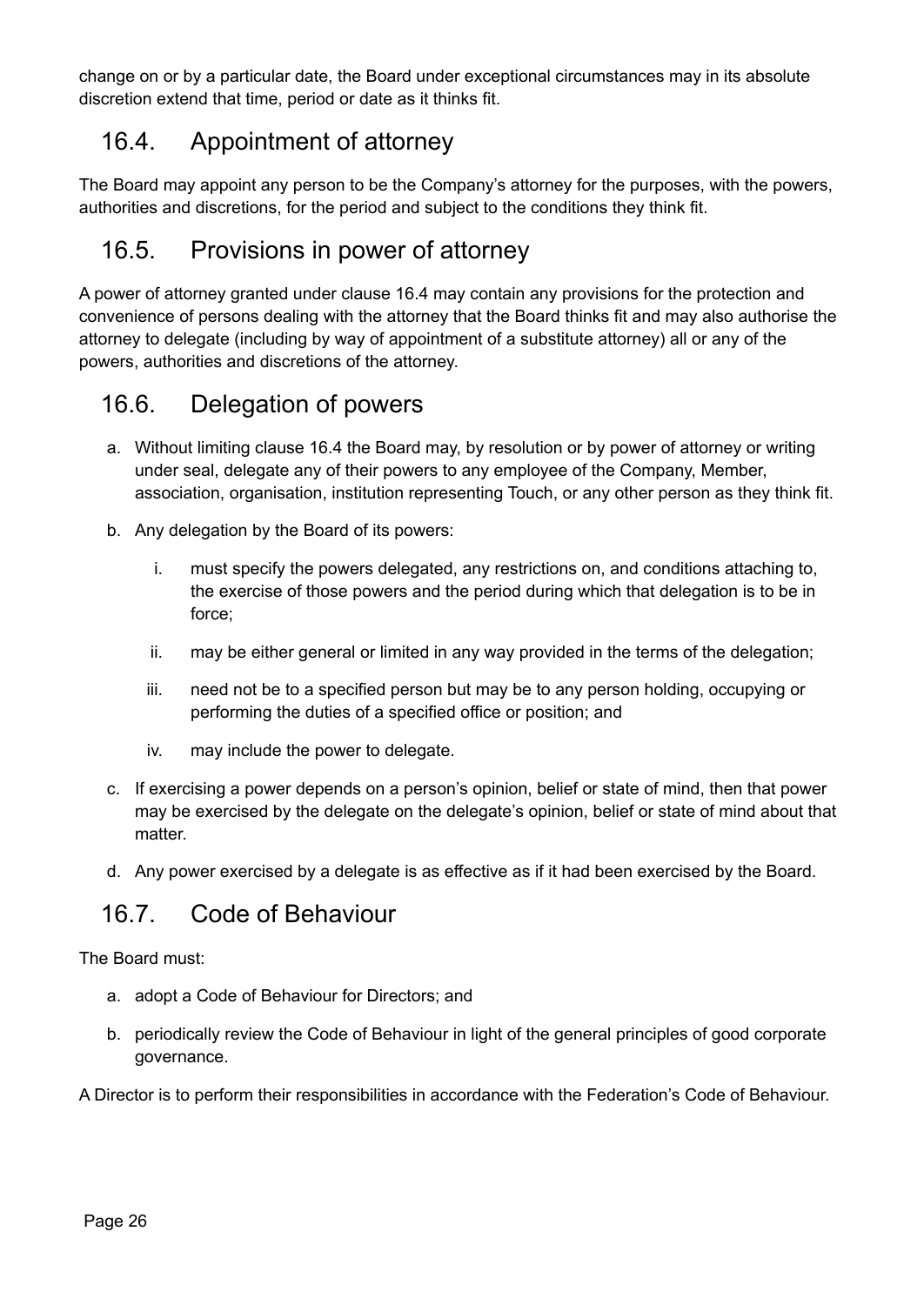#### <span id="page-26-1"></span><span id="page-26-0"></span>17.1. Board meetings

- a. Subject to clause 17.1(b), the Board may meet together for conducting business, adjourn and otherwise regulate its meetings as it thinks fit.
- b. The Board must meet at least five (5) times in each calendar year.

#### <span id="page-26-2"></span>17.2. Questions decided by a majority

A question arising at a Board meeting is to be decided by a majority of votes of the Directors present and entitled to vote. Each Director present has one (1) vote on a matter arising for decision by the Board.

#### <span id="page-26-3"></span>17.3. Casting vote

The chair of the meeting will have a casting vote where voting is equal.

#### <span id="page-26-4"></span>17.4. Quorum

The majority of Directors present constitutes a quorum. The quorum must be present at all times during the meeting.

#### <span id="page-26-5"></span>17.5. Effect of vacancy

The continuing Directors may act despite a vacancy in their number.

#### <span id="page-26-6"></span>17.6. Convening meetings

- a. A Director may, and the Company Secretary at the request of a Director must, convene a Board meeting.
- b. Notice of a meeting of the Board must be given individually to each Director (except a Director on leave of absence approved by the Board). Notice of a meeting of the Board must be given not less than 14 days before the meeting and may be given in person, or by post or by telephone, or other electronic means.
- c. A Director may waive notice of a meeting of the Board by giving notice to that effect to the Company in person or by post or by telephone, or other electronic means.
- d. A person who attends a meeting of the Board waives any objection that person may have in relation to a failure to give notice of the meeting.
- e. The non-receipt of a notice of a meeting of the Board or the accidental omission to give notice of a meeting to a person entitled to receive notice does not invalidate anything done (including the passing of a resolution) at a meeting of the Board.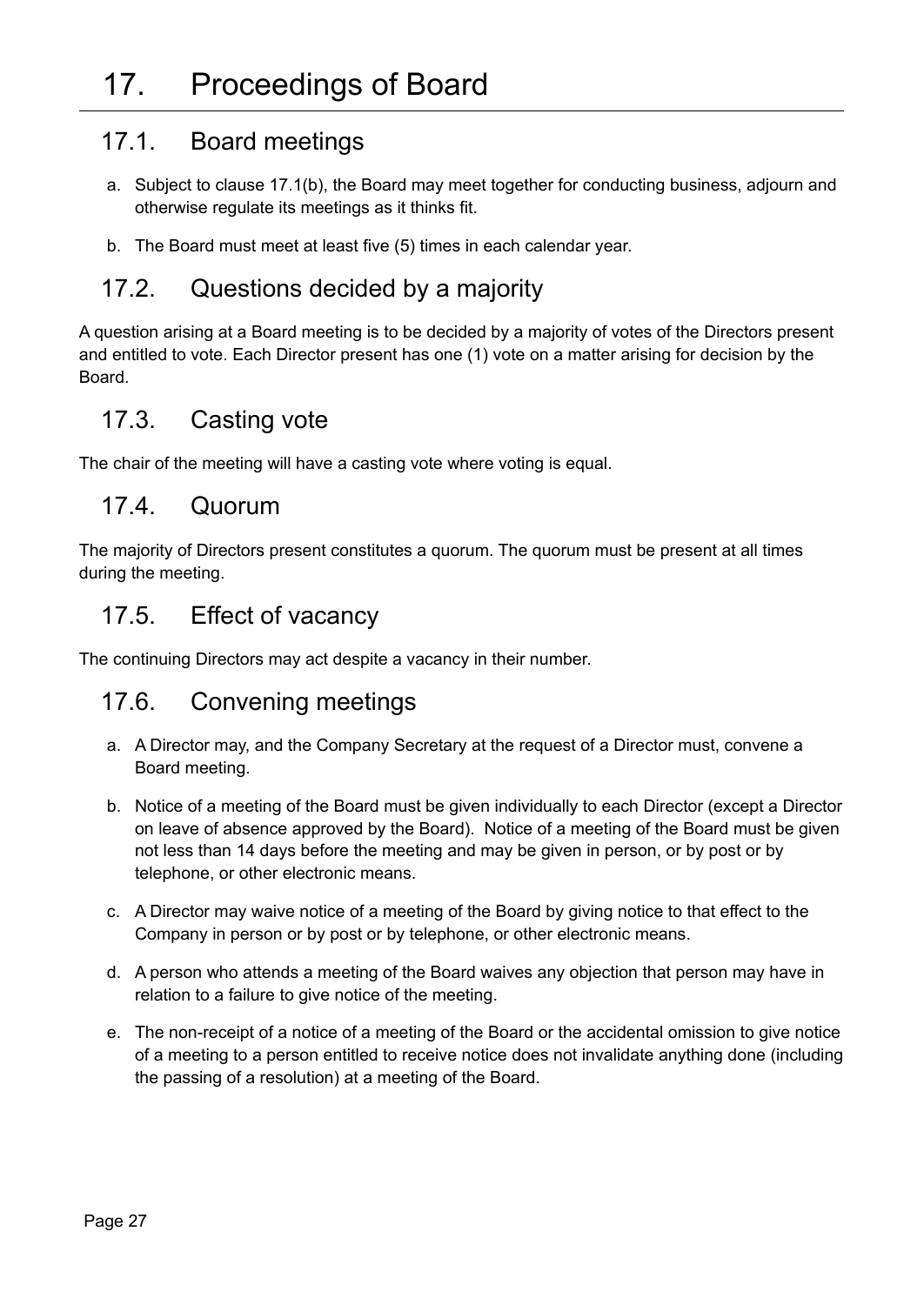## <span id="page-27-0"></span>17.7. Chairperson

- a. The Elected Directors shall appoint a Chairperson from amongst their number. The Chairperson shall hold that office for such term as is determined by the Elected Directors but only whilst the person holds office as an Elected Director.
- b. The Chairperson shall be the nominal head of the Company and will act as chair of any Board meeting or General Meeting at which they are present. If the Chairperson is not present, or is unwilling or unable to preside, the remaining Directors shall appoint one of their number to preside as chair for that meeting only.

## <span id="page-27-1"></span>17.8. Circulating resolutions

- a. The Board may pass a resolution without a Board meeting being held if notice in writing of the resolution is given to all Directors and a majority of the Directors entitled to vote on the resolution sign a document containing a statement that they are in favour of the resolution set out in the document.
- b. Separate copies of the document may be used for signing by the Directors if the wording of the resolution and statement is identical in each copy. A document produced by electronic means under the name of a Director with the Director's authority is taken to be a document signed by the Director for the purposes of clause 17.8(a) and is taken to be signed when received by the Company in legible form.
- c. The resolution is passed when the last Director signs providing a majority.

## <span id="page-27-2"></span>17.9. Validity of acts of Board

Everything done at a Board meeting or a Committee meeting, or by a person acting as a Director, is valid even if it is discovered later that there was some defect in the appointment, election or qualification of any of them or that any of them was disqualified or had vacated office.

## <span id="page-27-3"></span>17.10. Directors' Interests

- a. A Director shall declare to the Board any material personal interest or related party transaction, as defined by the Corporations Act, as soon as practicable after that Director becomes aware of their interest in the matter.
- b. Where a Director declares a material personal interest or in the event of a related party transaction, that Director must absent himself or herself from discussion of such matter and shall not be entitled to vote in respect of such matter unless otherwise determined by the **Board**
- c. In the event of any uncertainty in this regard, the issue shall immediately be determined by a vote of the Board or, if this is not possible, the matter shall be adjourned or deferred to the next meeting.
- d. The Company shall maintain a register of declared interests.

#### <span id="page-27-4"></span>17.11. Minutes

The Board must cause minutes of meetings to be made and kept according to the Corporations Act.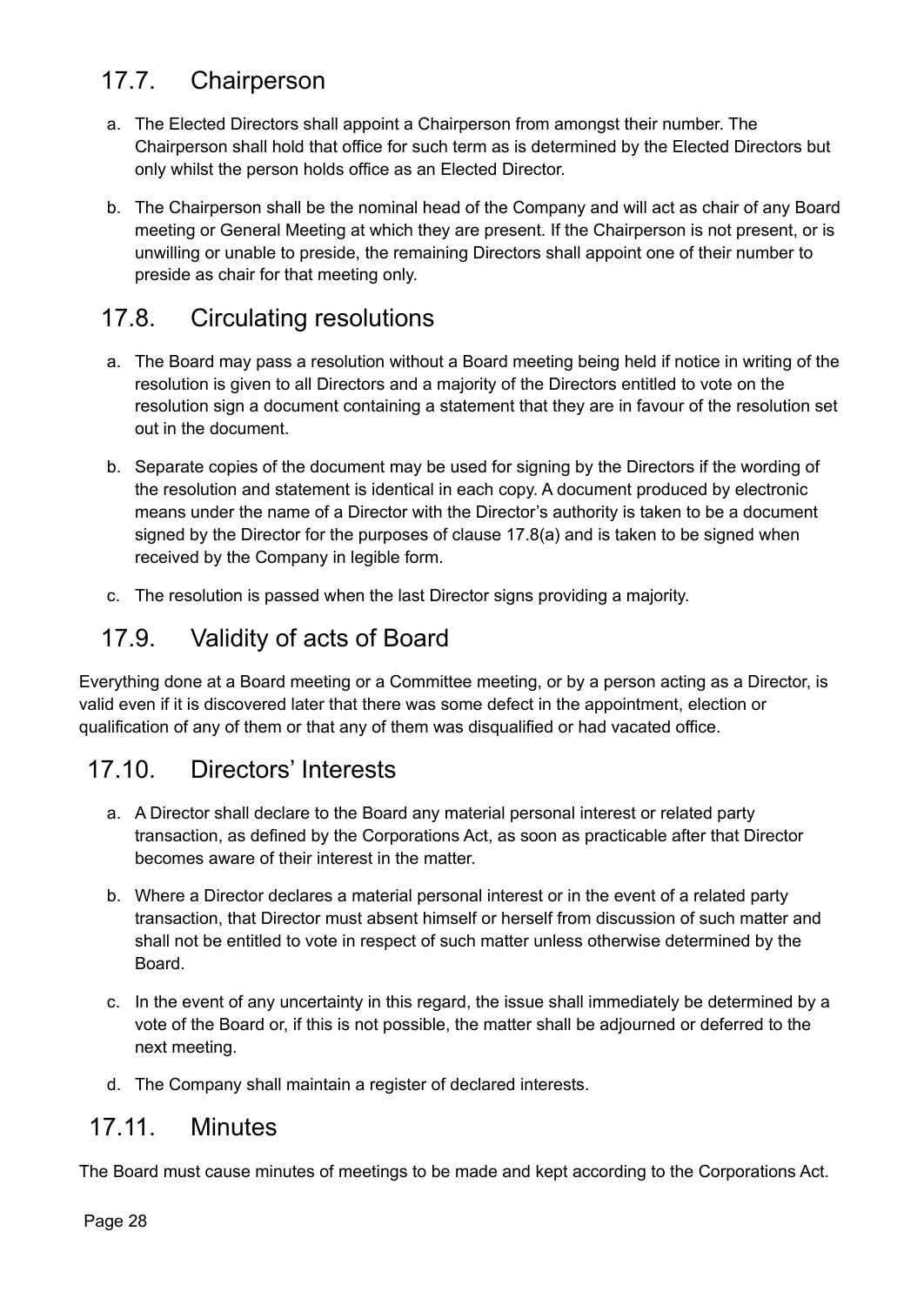### <span id="page-28-1"></span><span id="page-28-0"></span>18.1. Telecommunication Meeting

- a. A Board Meeting or General Meeting may be held by means of a Telecommunication Meeting, provided that:
	- i. the number of persons participating is not less than a quorum required for the relevant Meeting; and
	- ii. the meeting is convened and held in accordance with the Corporations Act.
- b. All provisions of this Constitution relating to a meeting apply to a Telecommunication Meeting in so far as they are not inconsistent with the provisions of this **clause 18.1(a)**.

### <span id="page-28-2"></span>18.2. Conduct of Telecommunication Meeting

The following provisions apply to a Telecommunication Meeting of the Company:

- a. all persons participating in the meeting must be linked by telephone, audio-visual or other instantaneous means for the purpose of the meeting;
- b. each of the persons taking part in the meeting must be able to hear and be heard by each of the other persons taking part at the commencement of the meeting and each person so taking part is deemed for the purposes of this Constitution to be present at the meeting;
- c. at the commencement of the meeting each person must announce his or her presence to all other persons taking part in the meeting;
- d. at the commencement of the meeting all persons participating must be advised if any recording of the meeting is to be undertaken and that any recording of the meeting will be appropriately and confidentially managed;
- e. a person may not leave a Telecommunication Meeting by disconnecting his or her telephone, audio-visual or other communication equipment unless that person has previously notified the chair;
- f. a person may conclusively be presumed to have been present and to have formed part of a quorum at all times during a Telecommunication Meeting unless that person has previously notified the chair of leaving the meeting; and
- g. A minute of proceedings of a Telecommunication Meeting is sufficient evidence of the proceedings and of the observance of all necessary formalities if the minute is certified to be a correct minute by the chair.

## <span id="page-28-3"></span>19. Company Secretary

### <span id="page-28-4"></span>19.1. Appointment of Company Secretary

There must be at least one Company Secretary who is to be appointed by the Board.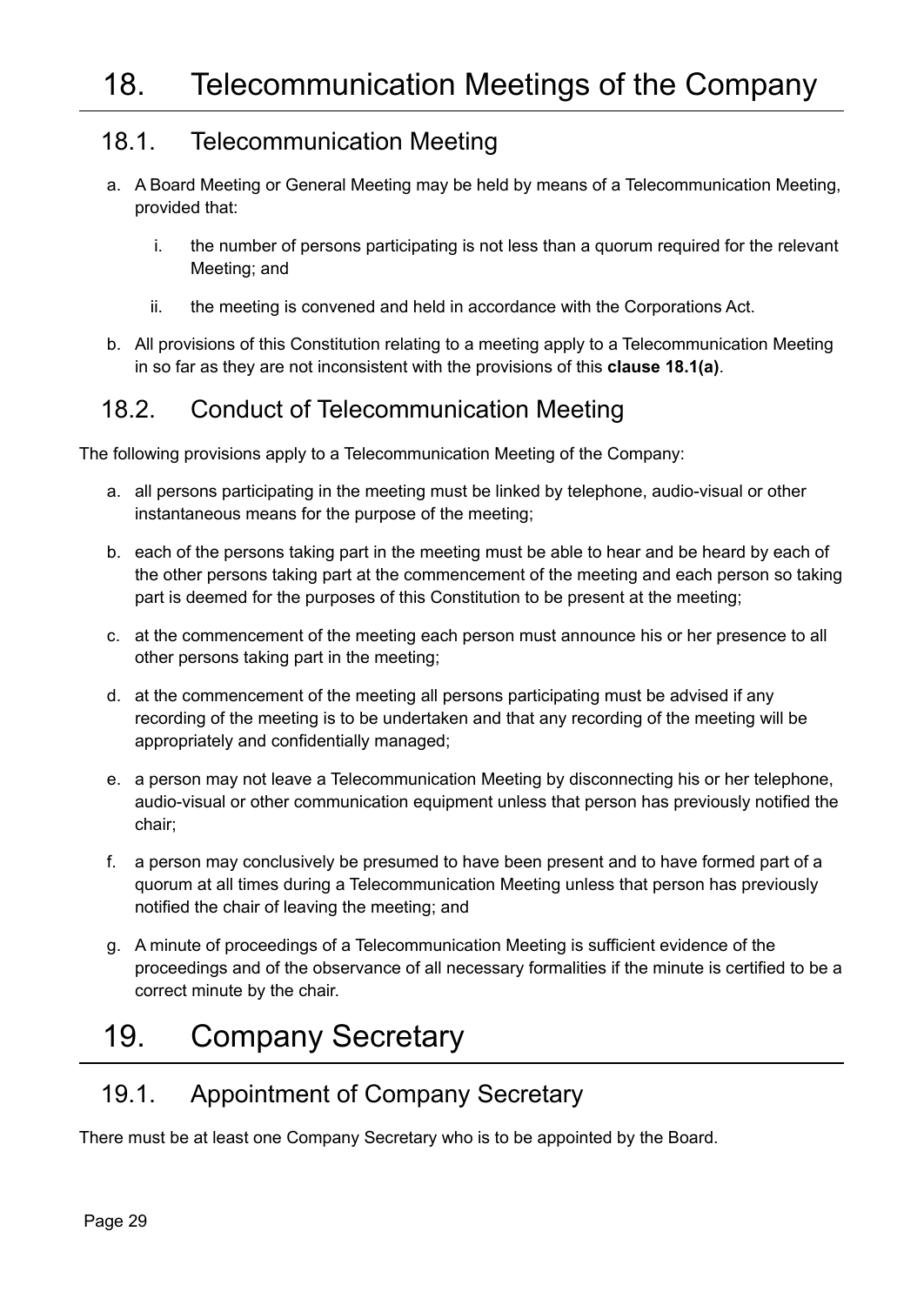## <span id="page-29-0"></span>19.2. Suspension and removal of Company Secretary

The Board may suspend or remove a Company Secretary from that office.

### <span id="page-29-1"></span>19.3. Powers, duties and authorities of Company Secretary

A Company Secretary holds office on the terms and conditions (including as to remuneration) and with the powers, duties and authorities, delegated to them by the Board.

## <span id="page-29-2"></span>20. Committees

## <span id="page-29-3"></span>20.1. Board may delegate functions

The Board may delegate any of its powers to Committees consisting of those persons they think fit (including Directors, individuals, and consultants), and may vary or revoke any delegation.

## <span id="page-29-4"></span>20.2. Powers delegated to Committees

A Committee must exercise the powers delegated to it according to the terms of the delegation and any directions of the Board.

Powers delegated to and exercised by a Committee are taken to have been exercised by the Board.

## <span id="page-29-5"></span>20.3. Committee meetings

Unless otherwise determined by the Board, committee meetings are governed by the provisions of this Constitution dealing with Board meetings, as far as they are capable of application.

## <span id="page-29-6"></span>20.4. Revocation of Delegation

The Board may by instrument in writing, revoke wholly or in part any delegation made under this clause, and may amend, repeal or veto any decision made by such body or person under this Rule only where such decision is clearly contrary to this Constitution, the Regulations, the Corporations Act, the Objects of the Company or the committee's delegation.

## <span id="page-29-7"></span>21. Regulations

## <span id="page-29-8"></span>21.1. Board to Formulate Regulations

The Board may (by itself or by delegation to a committee) formulate, approve, issue, adopt, interpret and amend such Regulations, regulations and policies ("Regulations") for the proper advancement, management and administration of the Company, the advancement of the Objects and Touch as it thinks necessary or desirable. Such Regulations must be consistent with this Constitution.

## <span id="page-29-9"></span>21.2. Regulations Binding

All Regulations made under this Rule shall be binding on the Company and Members.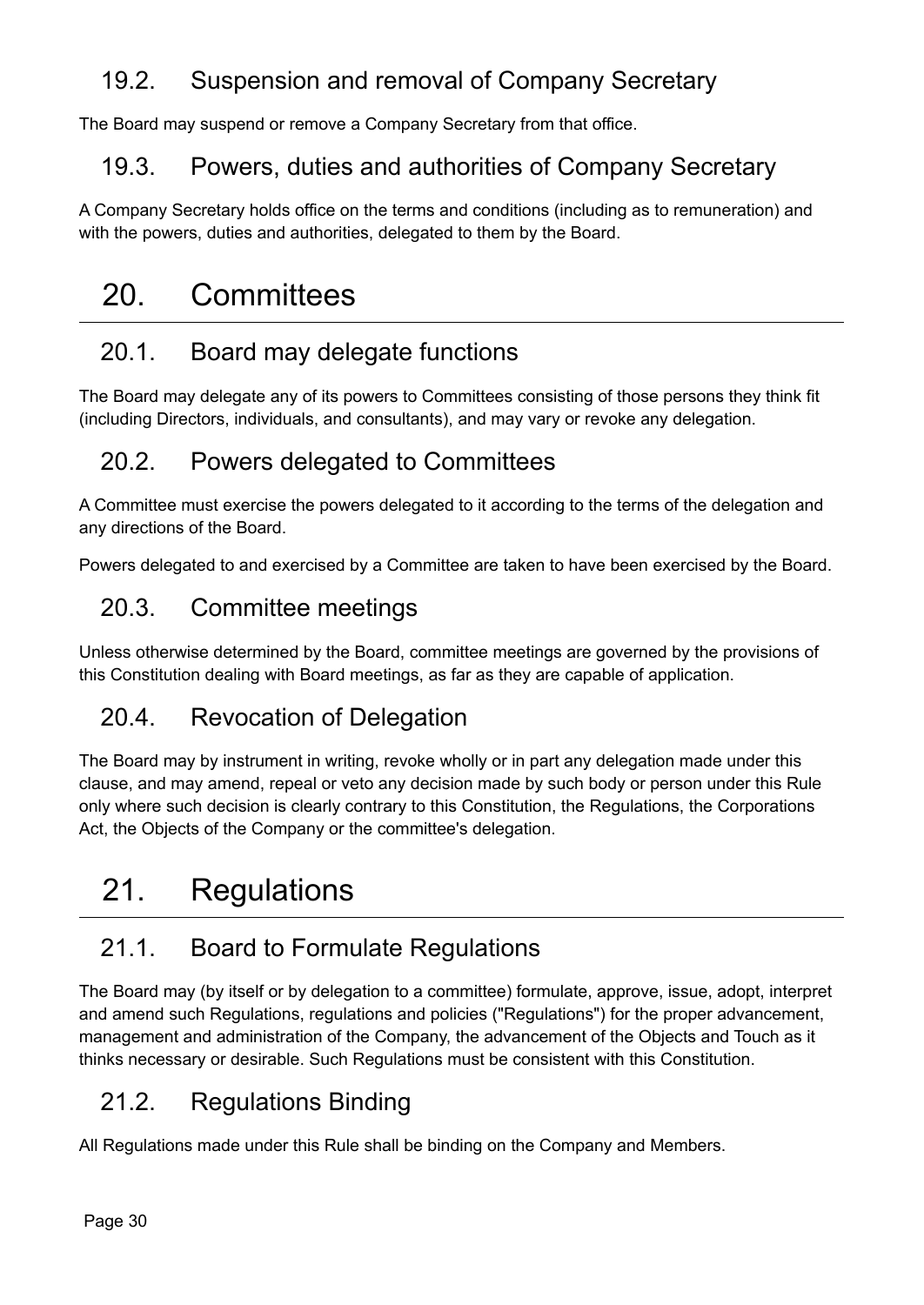## <span id="page-30-0"></span>21.3. Notices Binding on Members

Amendments, alterations, interpretations or other changes to Regulations shall be advised to Members by means of notices approved by the Board and prepared and issued by the Board. Notices are binding upon all Members.

## <span id="page-30-1"></span>22. Inspection of Records

## <span id="page-30-2"></span>22.1. Right of the Members to Inspect Records

A Member does not have the right to inspect any document of the Company (including registers kept by the Company) except as required by law.

## <span id="page-30-3"></span>23. Accounts

## <span id="page-30-4"></span>23.1. Accounting Records

The Board will cause proper accounting and other records to be kept and will distribute copies of financial statements as required by the Corporations Act.

## <span id="page-30-5"></span>23.2. Auditor

A properly qualified auditor or auditors shall be appointed by the Board and the remuneration of such auditor or auditors fixed and duties regulated in accordance with the Corporations Act.

## <span id="page-30-6"></span>24. Service of Documents

## <span id="page-30-7"></span>24.1. Document includes notice

In this **clause 24.1**, document includes a notice.

## <span id="page-30-8"></span>24.2. Methods of service on a Member

The Company may give a document to a Member:

- a. personally;
- b. by sending it by post to the address for the Member in the Register or an alternative address nominated by the Member;
- c. by sending it to an electronic mail address nominated by FITas the official electronic mail address of the member; or
- d. by posting the notice on the Company's website.

### <span id="page-30-9"></span>24.3. Methods of service on the Company

A Member may give a document to the Company by: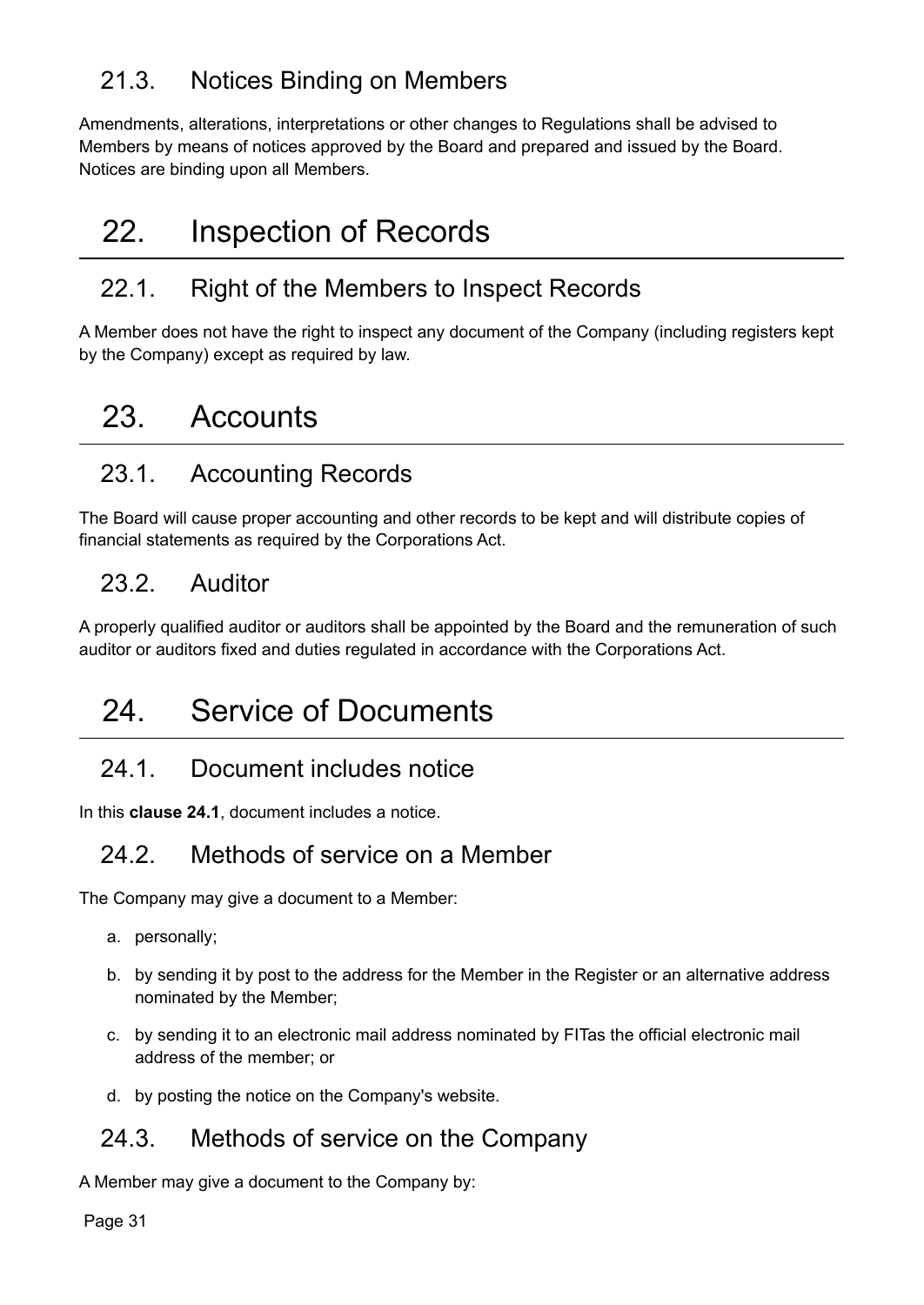- a. delivering it to the Registered Office;
- b. sending it by post to the Registered Office; or
- c. sending it to an electronic mail address nominated by the Company.

#### <span id="page-31-0"></span>24.4. Post

A document sent by post if sent to an address:

- a. in Australia, may be sent by ordinary post; and
- b. outside Australia, or sent from an address outside Australia, must be sent by airmail,

and in either case, is taken to have been received on the second business day after the date of its posting.

#### <span id="page-31-1"></span>24.5. Electronic mail transmission

If a document is sent by electronic mail transmission, delivery of the document is taken to:

- a. be effected by properly addressing and transmitting the mail electronic transmission; and
- b. have been delivered on the business day following its transmission.

## <span id="page-31-2"></span>25. Indemnity

## <span id="page-31-3"></span>25.1. Indemnity of officers

- a. This **clause 25** applies to every person who is or has been:
	- i. a Director, or Company Secretary of the Company; and
	- ii. to any other officers, employees, former officers or former employees of the Company or of its related bodies corporate as the Board in each case may determine.

Each person referred to in this paragraph (a) is referred to as an Indemnified Officer for the purposes of the rest of **clause 25**.

- b. The Company will indemnify each Indemnified Officer out of the property of the Company against:
	- i. every liability (except liability for legal costs) that the Indemnified Officer incurs as an Officer of the Company or of a related body corporate of the Company; and
	- ii. all legal costs incurred in defending or resisting (or otherwise in connection with) proceedings, whether civil or criminal or of an administrative or investigatory nature, in which the Indemnified Officer becomes involved as an officer of the Company or of a related body corporate of the Company,

unless:

iii. the Company is forbidden by statute to indemnify the person against the liability or legal costs; or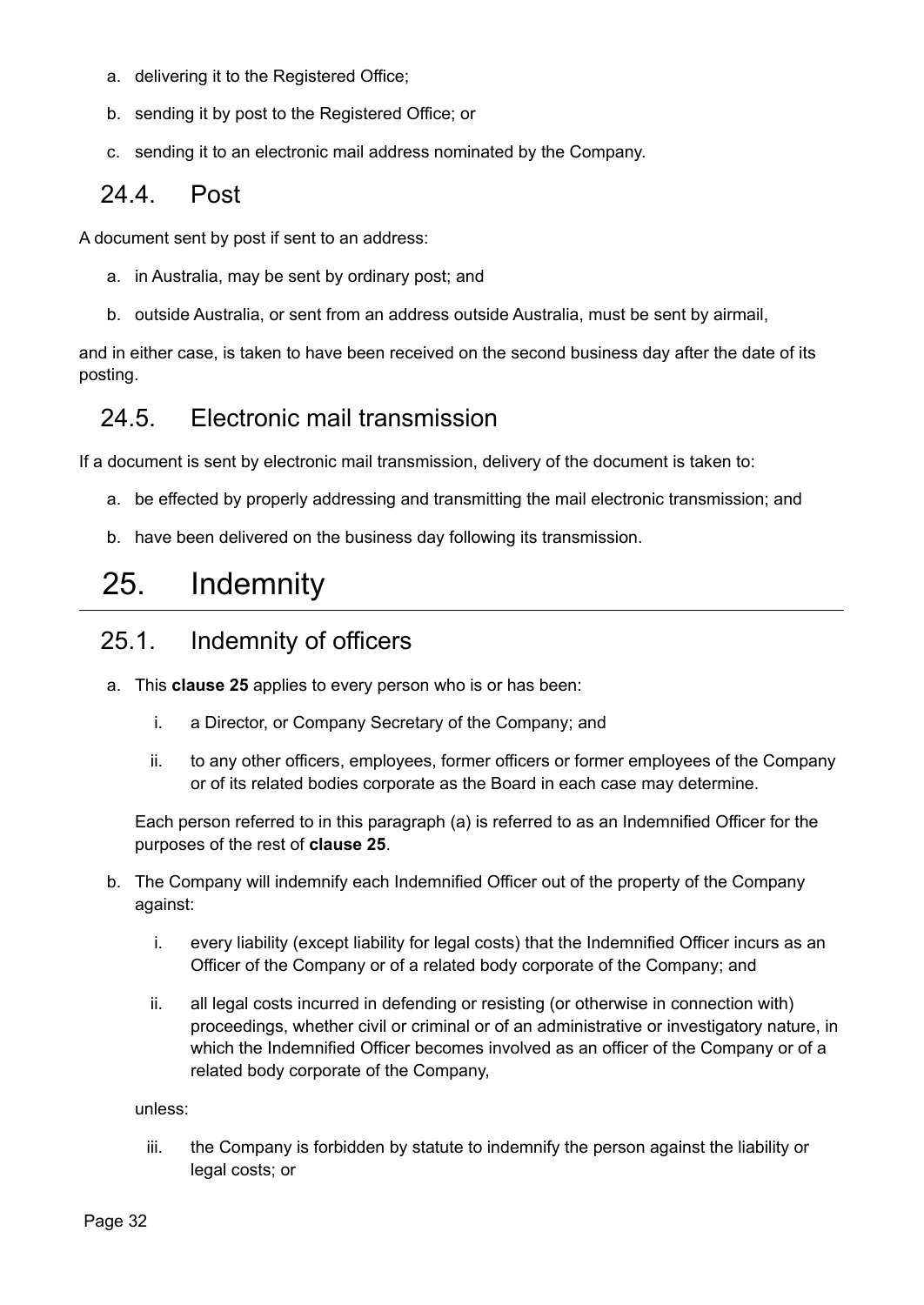iv. an indemnity by the Company of the person against the liability or legal costs would, if given, be made void by statute.

#### <span id="page-32-0"></span>25.2. Insurance

The Company may pay or agree to pay, whether directly or through an interposed entity, a premium for a contract insuring an Indemnified Officer against liability that the Indemnified Officer incurs as an officer of the Company or of a related body corporate of the Company including liability for legal costs, unless:

- a. the Company is forbidden by statute to pay or agree to pay the premium; or
- b. the contract would, if the Company paid the premium, be made void by statute.

### <span id="page-32-1"></span>25.3. Deed

The Company may enter into a deed with any Indemnified Officer or a deed poll to give effect to the rights conferred by **clause 25.1** on the terms the Board thinks fit (as long as they are consistent with **clause 25**).

## <span id="page-32-2"></span>26. Winding Up

### <span id="page-32-3"></span>26.1. Contributions of Members on winding up

- a. Each Voting Member must contribute to the Company's property if the Company is wound up while they are a Member or within one (1) year after their membership ceases.
- b. The contribution is for:
	- i. payment of the Company's debts and liabilities contracted before their membership ceased;
	- ii. the costs of winding up; and
	- iii. adjustment of the rights of the contributories among themselves,

and the amount is not to exceed \$1.00 (AUD).

c. No other Member must contribute to the Company's property if the Company is wound up.

#### <span id="page-32-4"></span>26.2. Excess property on winding up

- a. If on the winding up or dissolution of the Company, and after satisfaction of all its debts and liabilities, any property remains, that property must be given or transferred to another body or bodies:
	- i. having objects similar to those of the Company; and
	- ii. whose constitution prohibits (or each of whose constitutions prohibit) the distribution of its or their income and property among its or their members to an extent at least as great as is imposed under this Constitution.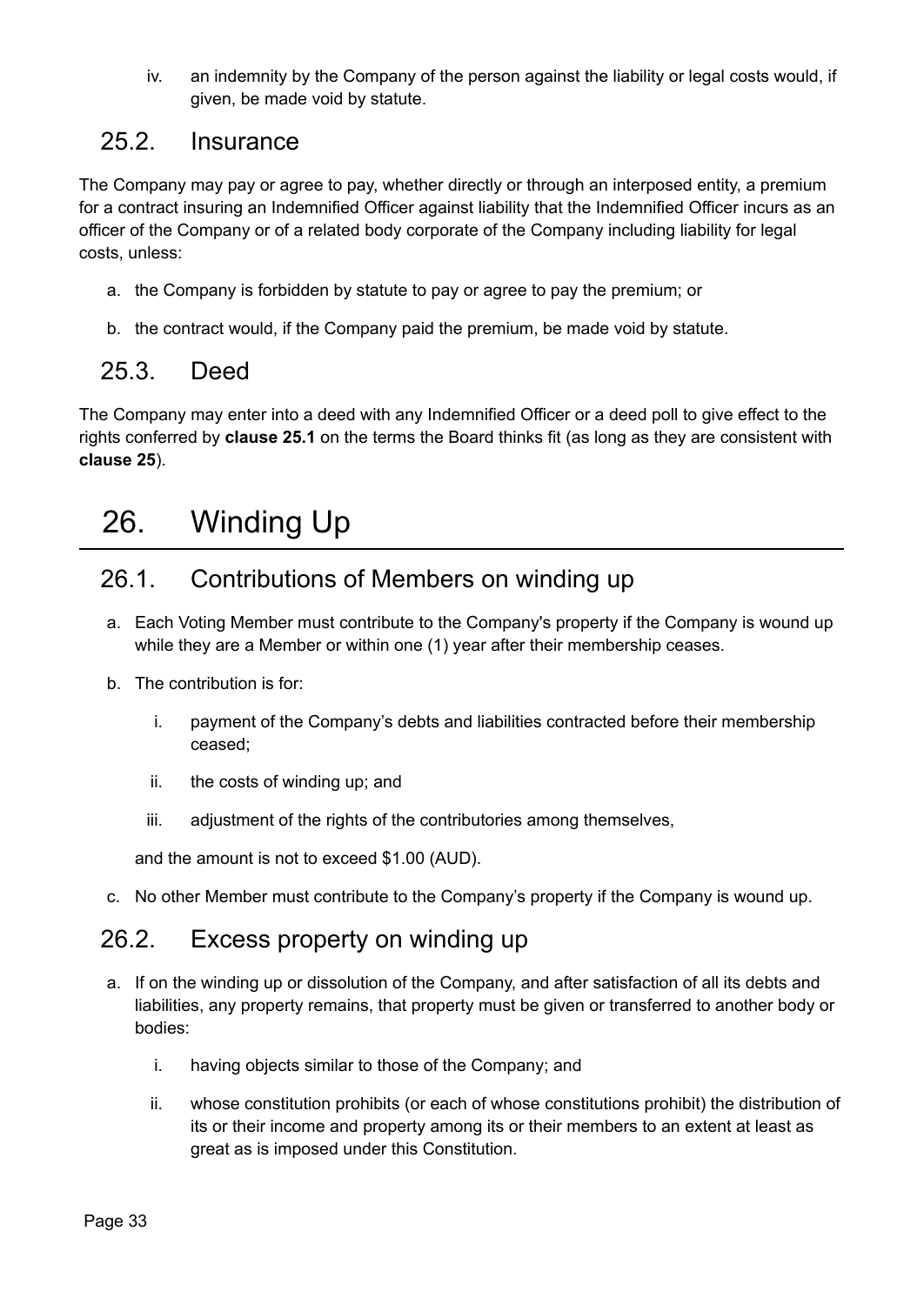b. That body is, or those bodies are, to be determined by the Voting Members through their Delegate at or before the time of dissolution or, failing that determination, by a judge who has or acquires jurisdiction in the matter.

## <span id="page-33-0"></span>27. Dispute resolution

## <span id="page-33-1"></span>27.1. Court of Arbitration for Sport (CAS)

The Company recognises the CAS, which will have jurisdiction to hear and determine the following, to the exclusion of all other courts, tribunals and arbitration bodies of any country or organisation whatsoever:

- a. any final decision of a body made pursuant to these Articles that provides for an appeal from that decision directly to CAS; and
- b. any matters as set out in the policies and regulations of ITF.

#### <span id="page-33-2"></span>27.2. Decisions

- a. The CAS will resolve any matter referred definitively in accordance with its Code of Sports-Related Arbitration. CAS shall primarily apply the various Regulations of FITand, additionally, the country's law where the Federation is registered.
- b. Decisions of the CAS may not be challenged in any forum or on any grounds except for matters where the Corporations Act of Australia is to apply and for dispute resolution where the Swiss Federal Code on Private International Law is to apply.

## <span id="page-33-3"></span>28. Amendment of Constitution

No addition, alteration or amendment shall be made to this Constitution unless the same has been approved by Special Resolution and in accordance with the Corporations Act.